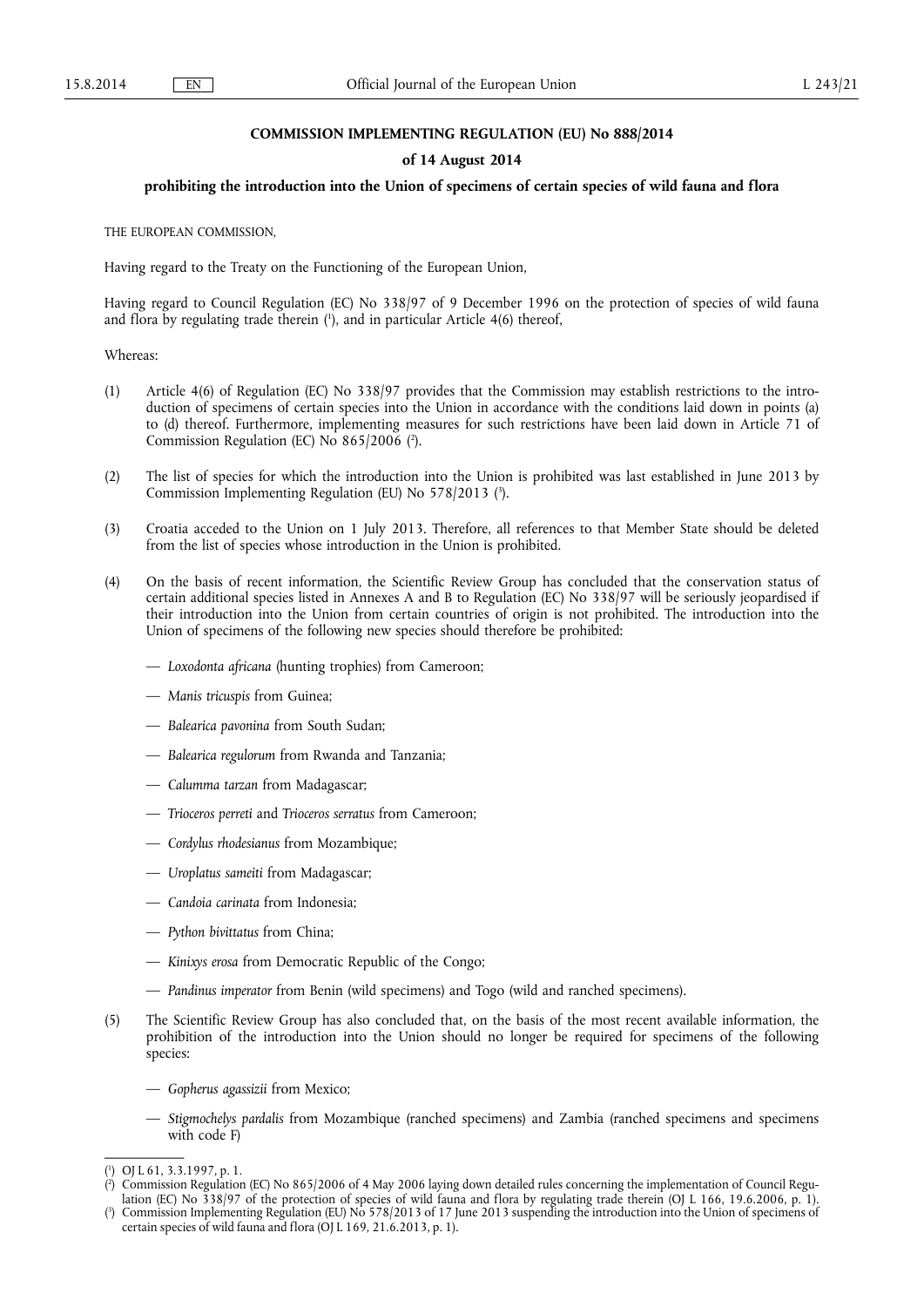— *Ornithoptera urvillianus* (wild and ranched specimens) from Solomon Islands;

- Nardostachys grandiflora from Nepal.
- (6) The countries of origin of the species which are subject to new restrictions to introduction into the Union have all been consulted.
- (7) At the 16th Conference of the Parties to the Convention on International Trade in Endangered Species of wild fauna and flora (CITES), new nomenclatural references (splitting of species and renaming of genus) for animals were adopted and should be reflected accordingly in Union legislation. Furthermore, the species *Euphyllia picteti*  should be deleted as this species is not recognised in the standard nomenclatural reference agreed at CoP 16.
- (8) The list of species for which the introduction into the Union is prohibited should therefore be updated and Implementing Regulation (EU) No 578/2013 should, for reasons of clarity, be replaced.
- (9) The Scientific Review Group established pursuant to Article 17 of Regulation (EC) No 338/97 has been consulted.
- (10) The measures provided for in this Regulation are in accordance with the opinion of the Committee on Trade in Wild Fauna and Flora established pursuant to Article 18 of Regulation (EC) No 338/97,

HAS ADOPTED THIS REGULATION:

## *Article 1*

The introduction into the Union of specimens of the species of wild fauna and flora set out in the Annex to this Regulation from the countries of origin indicated therein is prohibited.

#### *Article 2*

Implementing Regulation (EU) No 578/2013 is repealed.

References to the repealed Implementing Regulation shall be construed as references to this Regulation.

#### *Article 3*

This Regulation shall enter into force on the twentieth day following that of its publication in the *Official Journal of the European Union.* 

This Regulation shall be binding in its entirety and directly applicable in all Member States.

Done at Brussels, 14 August 2014.

*For the Commission, The President*  José Manuel BARROSO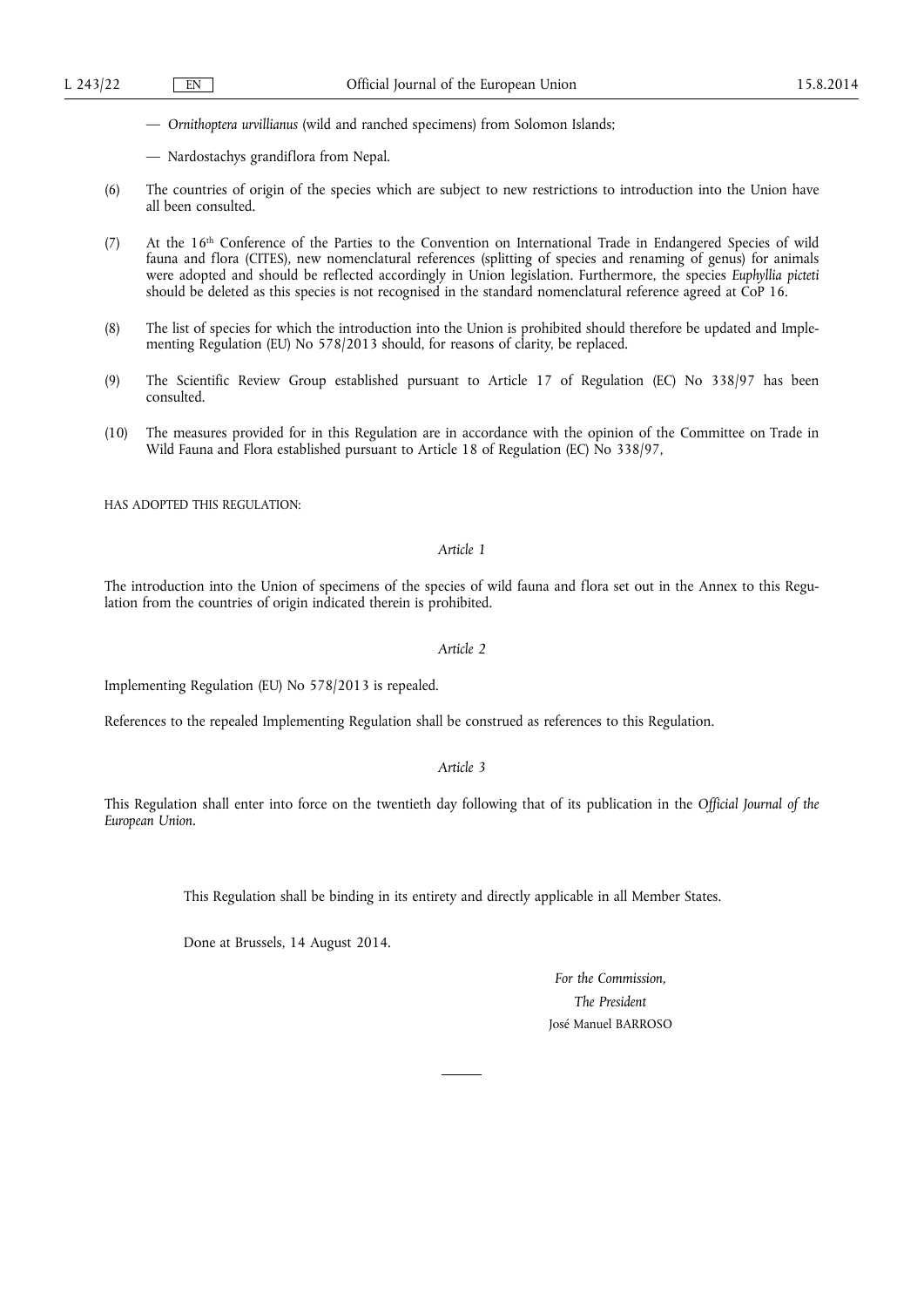## *ANNEX*

### **Specimens of species included in Annex A to Regulation (EC) No 338/97 whose introduction into the Union is prohibited**

| Species              | Source(s)<br>covered | Specimen(s) covered | Countries of origin                      | Basis in<br>Article 4(6),<br>Point: |
|----------------------|----------------------|---------------------|------------------------------------------|-------------------------------------|
| <b>FAUNA</b>         |                      |                     |                                          |                                     |
| <b>CHORDATA</b>      |                      |                     |                                          |                                     |
| <b>MAMMALIA</b>      |                      |                     |                                          |                                     |
| <b>ARTIODACTYLA</b>  |                      |                     |                                          |                                     |
| <b>Bovidae</b>       |                      |                     |                                          |                                     |
| Capra falconeri      | Wild                 | Hunting trophies    | Uzbekistan                               | (a)                                 |
| <b>CARNIVORA</b>     |                      |                     |                                          |                                     |
| Canidae              |                      |                     |                                          |                                     |
| Canis lupus          | Wild                 | Hunting trophies    | Belarus, Mongolia, Tajikistan,<br>Turkey | (a)                                 |
| Ursidae              |                      |                     |                                          |                                     |
| Ursus arctos         | Wild                 | Hunting trophies    | Canada (British Columbia),<br>Kazakhstan | (a)                                 |
| Ursus thibetanus     | Wild                 | Hunting trophies    | Russia                                   | (a)                                 |
| PROBOSCIDEA          |                      |                     |                                          |                                     |
| Elephantidae         |                      |                     |                                          |                                     |
| Loxodonta africana   | Wild                 | Hunting trophies    | Cameroon                                 | (a)                                 |
| <b>AVES</b>          |                      |                     |                                          |                                     |
| <b>FALCONIFORMES</b> |                      |                     |                                          |                                     |
| Falconidae           |                      |                     |                                          |                                     |
| Falco cherrug        | Wild                 | All                 | Bahrain                                  | (a)                                 |

# **Specimens of species included in Annex B to Regulation (EC) No 338/97 whose introduction into the Union is prohibited**

| Species                   | Source(s)<br>covered | Specimen(s) covered | Countries of origin | Basis in<br>Article 4(6),<br>Point: |
|---------------------------|----------------------|---------------------|---------------------|-------------------------------------|
| <b>FAUNA</b>              |                      |                     |                     |                                     |
| <b>CHORDATA</b>           |                      |                     |                     |                                     |
| <b>MAMMALIA</b>           |                      |                     |                     |                                     |
| <b>ARTIODACTYLA</b>       |                      |                     |                     |                                     |
| <b>Bovidae</b>            |                      |                     |                     |                                     |
| Ovis vignei bocharensis   | Wild                 | All                 | Uzbekistan          | (b)                                 |
| Saiga borealis            | Wild                 | All                 | Russia              | (b)                                 |
| Cervidae                  |                      |                     |                     |                                     |
| Cervus elaphus bactrianus | Wild                 | All                 | Uzbekistan          | (b)                                 |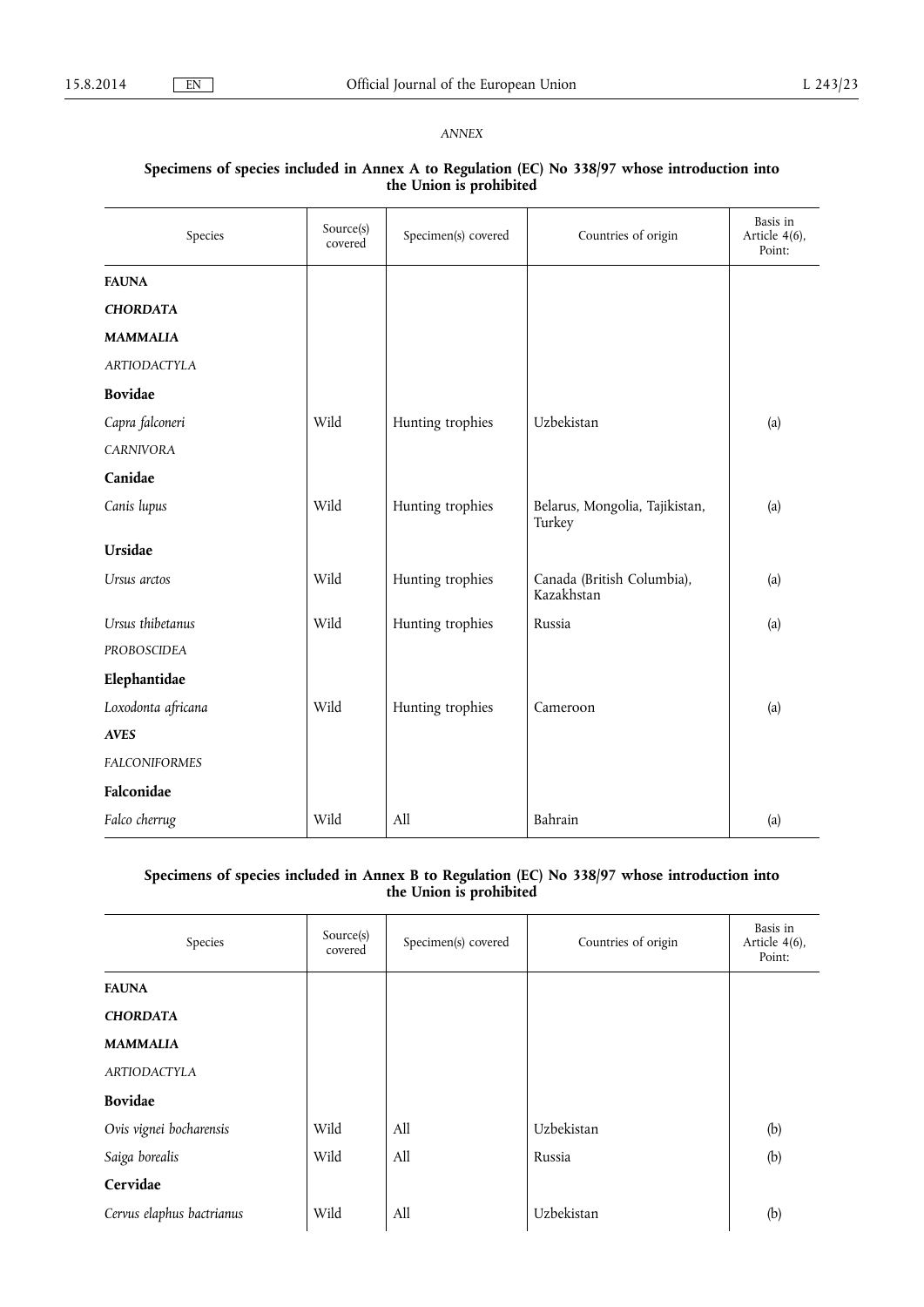| Species                                                      | Source(s)<br>covered | Specimen(s) covered         | Countries of origin                                                                  | Basis in<br>Article 4(6),<br>Point: |
|--------------------------------------------------------------|----------------------|-----------------------------|--------------------------------------------------------------------------------------|-------------------------------------|
| Hippopotamidae                                               |                      |                             |                                                                                      |                                     |
| Hexaprotodon liberiensis (synonym<br>Choeropsis liberiensis) | Wild                 | All                         | Nigeria                                                                              | (b)                                 |
| Hippopotamus amphibius                                       | Wild                 | All                         | Cameroon, Gambia, Mozam-<br>bique, Niger, Nigeria, Sierra<br>Leone, Togo             | (b)                                 |
| Moschidae                                                    |                      |                             |                                                                                      |                                     |
| Moschus moschiferus                                          | Wild                 | All                         | Russia                                                                               | (b)                                 |
| <b>CARNIVORA</b>                                             |                      |                             |                                                                                      |                                     |
| Eupleridae                                                   |                      |                             |                                                                                      |                                     |
| Cryptoprocta ferox                                           | Wild                 | All                         | Madagascar                                                                           | (b)                                 |
| Felidae                                                      |                      |                             |                                                                                      |                                     |
| Panthera leo                                                 | Wild                 | A11                         | Ethiopia                                                                             | (b)                                 |
| Profelis aurata                                              | Wild                 | All                         | Tanzania, Togo                                                                       | (b)                                 |
| Mustelidae                                                   |                      |                             |                                                                                      |                                     |
| Hydrictis maculicollis                                       | Wild                 | All                         | Tanzania                                                                             | (b)                                 |
| Odobenidae                                                   |                      |                             |                                                                                      |                                     |
| Odobenus rosmarus                                            | Wild                 | All                         | Greenland                                                                            | (b)                                 |
| MONOTREMATA                                                  |                      |                             |                                                                                      |                                     |
| Tachyglossidae                                               |                      |                             |                                                                                      |                                     |
| Zaglossus bartoni                                            | Wild                 | All                         | Indonesia, Papua New Guinea                                                          | (b)                                 |
| Zaglossus bruijni                                            | Wild                 | All                         | Indonesia                                                                            | (b)                                 |
| PHOLIDOTA                                                    |                      |                             |                                                                                      |                                     |
| Manidae                                                      |                      |                             |                                                                                      |                                     |
| Manis temminckii                                             | Wild                 | All                         | Democratic Republic of the<br>Congo                                                  | (b)                                 |
| Manis tricuspis                                              | Wild                 | All                         | Guinea                                                                               | (b)                                 |
| PRIMATES                                                     |                      |                             |                                                                                      |                                     |
| Atelidae                                                     |                      |                             |                                                                                      |                                     |
| Alouatta guariba                                             | Wild                 | All                         | All                                                                                  | (b)                                 |
| Ateles belzebuth                                             | Wild                 | $\mathop{\rm All}\nolimits$ | All                                                                                  | (b)                                 |
| Ateles fusciceps                                             | Wild                 | All                         | All                                                                                  | (b)                                 |
| Ateles geoffroyi                                             | Wild                 | $\mathop{\rm All}\nolimits$ | Belize, Colombia, Costa Rica, El<br>Salvador, Guatemala, Honduras,<br>Mexico, Panama | (b)                                 |
| Ateles hybridus                                              | Wild                 | All                         | All                                                                                  | (b)                                 |
| Lagothrix lagotricha                                         | Wild                 | All                         | All                                                                                  | (b)                                 |
| Lagothrix lugens                                             | Wild                 | All                         | All                                                                                  | (b)                                 |
| Lagothrix poeppigii                                          | Wild                 | All                         | All                                                                                  | (b)                                 |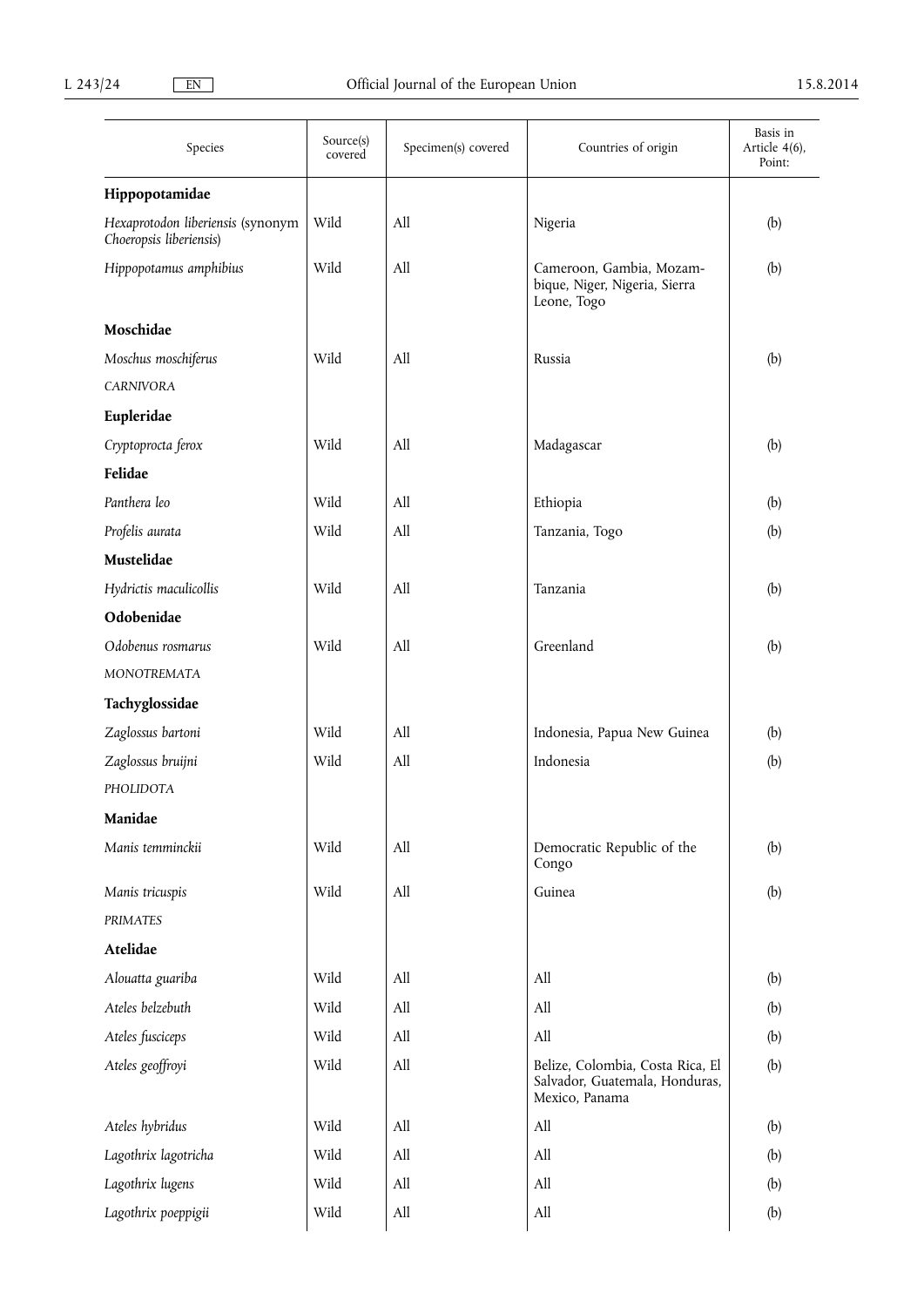| Species                                                    | Source(s)<br>covered | Specimen(s) covered | Countries of origin                 | Basis in<br>Article 4(6),<br>Point: |
|------------------------------------------------------------|----------------------|---------------------|-------------------------------------|-------------------------------------|
| Cercopithecidae                                            |                      |                     |                                     |                                     |
| Cercopithecus dryas                                        | Wild                 | All                 | Democratic Republic of the<br>Congo | (b)                                 |
| Cercopithecus erythrogaster                                | Wild                 | All                 | All                                 | (b)                                 |
| Cercopithecus erythrotis                                   | Wild                 | All                 | All                                 | (b)                                 |
| Cercopithecus hamlyni                                      | Wild                 | All                 | All                                 | (b)                                 |
| Cercopithecus mona                                         | Wild                 | All                 | Togo                                | (b)                                 |
| Cercopithecus petaurista                                   | Wild                 | All                 | Togo                                | (b)                                 |
| Cercopithecus pogonias                                     | Wild                 | All                 | Nigeria                             | (b)                                 |
| Cercopithecus preussi (synonym C.<br>lhoesti preussi)      | Wild                 | All                 | Nigeria                             | (b)                                 |
| Colobus vellerosus                                         | Wild                 | All                 | Nigeria, Togo                       | (b)                                 |
| Lophocebus albigena (synonym<br>Cercocebus albigena)       | Wild                 | All                 | Nigeria                             | (b)                                 |
| Macaca cyclopis                                            | Wild                 | All                 | All                                 | (b)                                 |
| Macaca sylvanus                                            | Wild                 | All                 | Algeria, Morocco                    | (b)                                 |
| Piliocolobus badius (synonym<br>Colobus badius)            | Wild                 | All                 | All                                 | (b)                                 |
| Galagidae                                                  |                      |                     |                                     |                                     |
| Euoticus pallidus (synonym Galago<br>elegantulus pallidus) | Wild                 | All                 | Nigeria                             | (b)                                 |
| Galago matschiei (synonym G.<br>inustus)                   | Wild                 | All                 | Rwanda                              | (b)                                 |
| Lorisidae                                                  |                      |                     |                                     |                                     |
| Arctocebus calabarensis                                    | Wild                 | All                 | Nigeria                             | (b)                                 |
| Perodicticus potto                                         | Wild                 | All                 | Togo                                | (b)                                 |
| Pithecidae                                                 |                      |                     |                                     |                                     |
| Chiropotes chiropotes                                      | Wild                 | All                 | Guyana                              | (b)                                 |
| Pithecia pithecia                                          | Wild                 | All                 | Guyana                              | (b)                                 |
| <b>RODENTIA</b>                                            |                      |                     |                                     |                                     |
| Sciuridae                                                  |                      |                     |                                     |                                     |
| Callosciurus erythraeus                                    | All                  | Live                | All                                 | (d)                                 |
| Sciurus carolinensis                                       | All                  | Live                | All                                 | (d)                                 |
| Sciurus niger                                              | All                  | Live                | All                                 | (d)                                 |
| <b>AVES</b>                                                |                      |                     |                                     |                                     |
| <b>ANSERIFORMES</b>                                        |                      |                     |                                     |                                     |
| Anatidae                                                   |                      |                     |                                     |                                     |
| Oxyura jamaicensis                                         | All                  | Live                | All                                 | (d)                                 |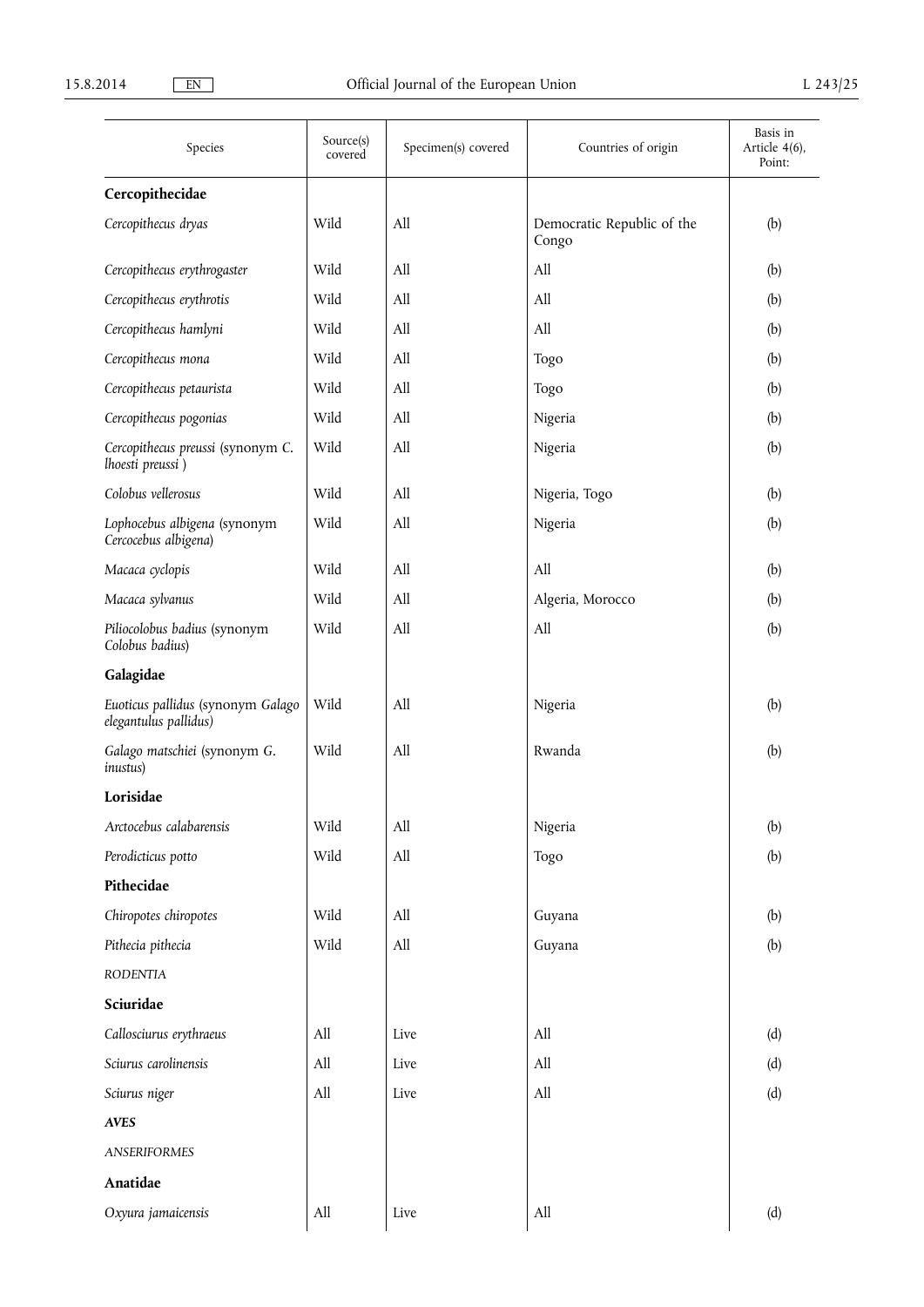| Species                   | Source(s)<br>covered | Specimen(s) covered | Countries of origin                                                                                                   | Basis in<br>Article 4(6),<br>Point: |
|---------------------------|----------------------|---------------------|-----------------------------------------------------------------------------------------------------------------------|-------------------------------------|
| Ciconiiformes             |                      |                     |                                                                                                                       |                                     |
| Balaenicipitidae          |                      |                     |                                                                                                                       |                                     |
| Balaeniceps rex           | Wild                 | All                 | Tanzania                                                                                                              | (b)                                 |
| <b>FALCONIFORMES</b>      |                      |                     |                                                                                                                       |                                     |
| Accipitridae              |                      |                     |                                                                                                                       |                                     |
| Accipiter erythropus      | Wild                 | All                 | Guinea                                                                                                                | (b)                                 |
| Accipiter melanoleucus    | Wild                 | All                 | Guinea                                                                                                                | (b)                                 |
| Accipiter ovampensis      | Wild                 | All                 | Guinea                                                                                                                | (b)                                 |
| Aquila rapax              | Wild                 | All                 | Guinea                                                                                                                | (b)                                 |
| Aviceda cuculoides        | Wild                 | All                 | Guinea                                                                                                                | (b)                                 |
| Gyps africanus            | Wild                 | All                 | Guinea                                                                                                                | (b)                                 |
| Gyps bengalensis          | Wild                 | All                 | All                                                                                                                   | (b)                                 |
| Gyps indicus              | Wild                 | All                 | All                                                                                                                   | (b)                                 |
| Gyps rueppellii           | Wild                 | All                 | Guinea                                                                                                                | (b)                                 |
| Gyps tenuirostris         | Wild                 | All                 | All                                                                                                                   | (b)                                 |
| Hieraaetus ayresii        | Wild                 | All                 | Cameroon, Guinea, Togo                                                                                                | (b)                                 |
| Hieraaetus spilogaster    | Wild                 | All                 | Guinea, Togo                                                                                                          | (b)                                 |
| Leucopternis lacernulatus | Wild                 | All                 | <b>Brazil</b>                                                                                                         | (b)                                 |
| Lophaetus occipitalis     | Wild                 | All                 | Guinea                                                                                                                | (b)                                 |
| Macheiramphus alcinus     | Wild                 | All                 | Guinea                                                                                                                | (b)                                 |
| Polemaetus bellicosus     | Wild                 | All                 | Cameroon, Guinea, Tanzania,<br>Togo                                                                                   | (b)                                 |
| Spizaetus africanus       | Wild                 | All                 | Guinea                                                                                                                | (b)                                 |
| Stephanoaetus coronatus   | Wild                 | All                 | Côte d'Ivoire, Guinea, Tanzania,<br>Togo                                                                              | (b)                                 |
| Terathopius ecaudatus     | Wild                 | All                 | Tanzania                                                                                                              | (b)                                 |
| Torgos tracheliotus       | Wild                 | All                 | Cameroon, Sudan, Tanzania                                                                                             | (b)                                 |
| Trigonoceps occipitalis   | Wild                 | All                 | Côte d'Ivoire, Guinea                                                                                                 | (b)                                 |
| Urotriorchis macrourus    | Wild                 | All                 | Guinea                                                                                                                | (b)                                 |
| Falconidae                |                      |                     |                                                                                                                       |                                     |
| Falco chicquera           | Wild                 | All                 | Guinea, Togo                                                                                                          | (b)                                 |
| Sagittariidae             |                      |                     |                                                                                                                       |                                     |
| Sagittarius serpentarius  | Wild                 | All                 | Cameroon, Guinea, Tanzania,<br>Togo                                                                                   | (b)                                 |
| <b>GRUIFORMES</b>         |                      |                     |                                                                                                                       |                                     |
| Gruidae                   |                      |                     |                                                                                                                       |                                     |
| Balearica pavonina        | Wild                 | All                 | Guinea, Mali, South Sudan,<br>Sudan                                                                                   | (b)                                 |
| Balearica regulorum       | Wild                 | All                 | Botswana, Burundi, Democratic<br>Republic of the Congo, Kenya,<br>Rwanda, South Africa,<br>Tanzania, Zambia, Zimbabwe | (b)                                 |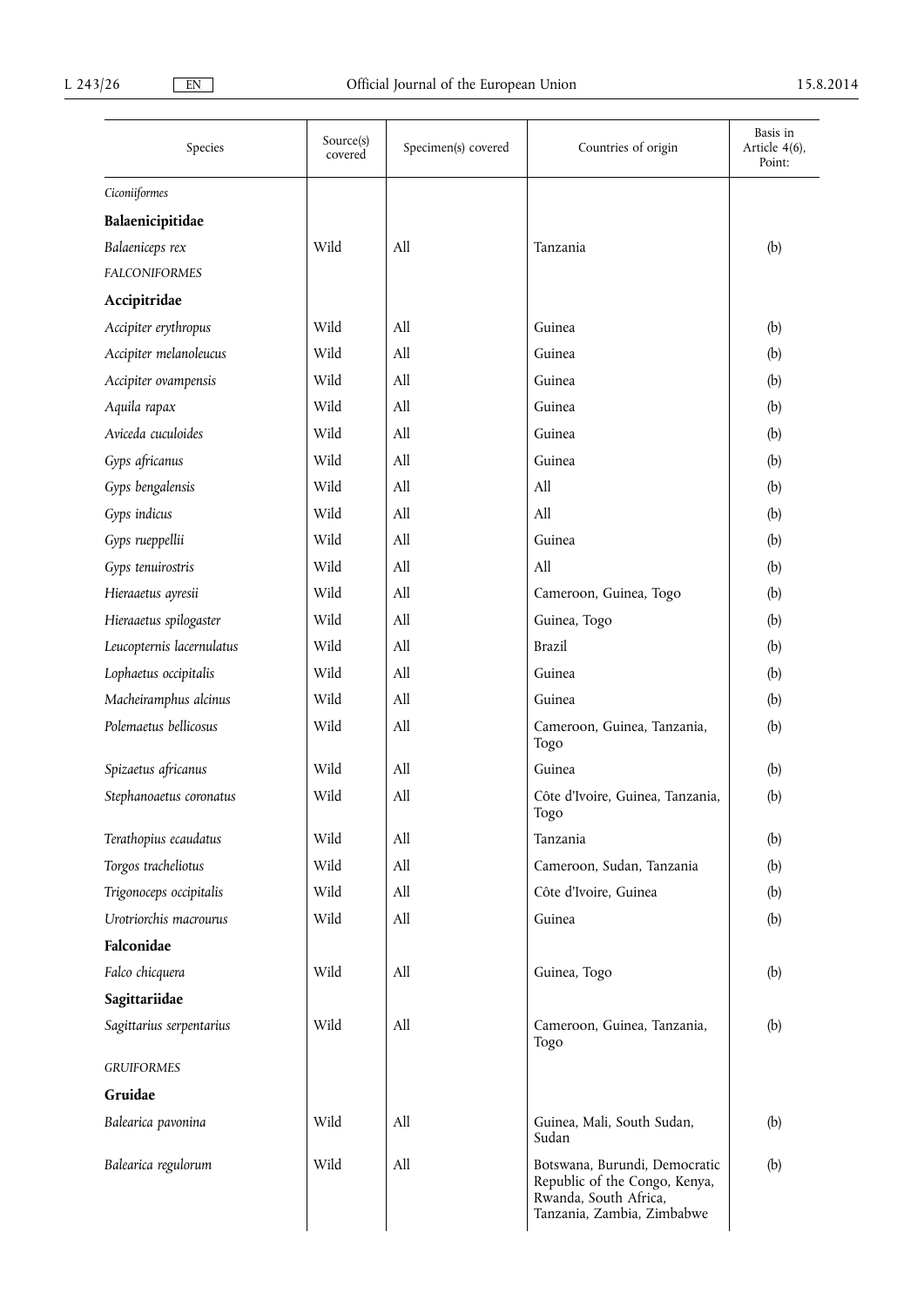| Species                    | Source(s)<br>covered | Specimen(s) covered | Countries of origin                                                                        | Basis in<br>Article 4(6),<br>Point: |
|----------------------------|----------------------|---------------------|--------------------------------------------------------------------------------------------|-------------------------------------|
| Bugeranus carunculatus     | Wild                 | All                 | South Africa, Tanzania                                                                     | (b)                                 |
| <b>PSITTACIFORMES</b>      |                      |                     |                                                                                            |                                     |
| Loriidae                   |                      |                     |                                                                                            |                                     |
| Charmosyna diadema         | Wild                 | All                 | All                                                                                        | (b)                                 |
| Psittacidae                |                      |                     |                                                                                            |                                     |
| Agapornis fischeri         | Wild                 | All                 | Tanzania                                                                                   | (b)                                 |
| Agapornis nigrigenis       | Wild                 | All                 | All                                                                                        | (b)                                 |
| Agapornis pullarius        | Wild                 | All                 | Democratic Republic of the<br>Congo, Côte d'Ivoire, Guinea,<br>Mali, Togo                  | (b)                                 |
| Aratinga auricapillus      | Wild                 | A11                 | All                                                                                        | (b)                                 |
| Coracopsis vasa            | Wild                 | All                 | Madagascar                                                                                 | (b)                                 |
| Deroptyus accipitrinus     | Wild                 | All                 | Suriname                                                                                   | (b)                                 |
| Hapalopsittaca amazonina   | Wild                 | All                 | All                                                                                        | (b)                                 |
| Hapalopsittaca pyrrhops    | Wild                 | All                 | All                                                                                        | (b)                                 |
| Leptosittaca branickii     | Wild                 | All                 | All                                                                                        | (b)                                 |
| Poicephalus gulielmi       | Wild                 | All                 | Cameroon, Côte d'Ivoire,<br>Congo, Guinea                                                  | (b)                                 |
| Poicephalus robustus       | Wild                 | All                 | Democratic Republic of the<br>Congo, Côte d'Ivoire, Guinea,<br>Mali, Nigeria, Togo, Uganda | (b)                                 |
| Psittacus erithacus        | Wild                 | All                 | Benin, Equatorial Guinea,<br>Liberia, Nigeria                                              | (b)                                 |
| Psittacus erithacus timneh | Wild                 | All                 | Guinea, Guinea-Bissau                                                                      | (b)                                 |
| Psittrichas fulgidus       | Wild                 | All                 | All                                                                                        | (b)                                 |
| Pyrrhura caeruleiceps      | Wild                 | All                 | Colombia                                                                                   | (b)                                 |
| Pyrrhura pfrimeri          | Wild                 | All                 | <b>Brazil</b>                                                                              | (b)                                 |
| Pyrrhura subandina         | Wild                 | All                 | Colombia                                                                                   | (b)                                 |
| <b>STRIGIFORMES</b>        |                      |                     |                                                                                            |                                     |
| Strigidae                  |                      |                     |                                                                                            |                                     |
| Asio capensis              | Wild                 | All                 | Guinea                                                                                     | (b)                                 |
| Bubo lacteus               | Wild                 | All                 | Guinea                                                                                     | (b)                                 |
| Bubo poensis               | Wild                 | All                 | Guinea                                                                                     | (b)                                 |
| Glaucidium capense         | Wild                 | All                 | Rwanda                                                                                     | (b)                                 |
| Glaucidium perlatum        | Wild                 | All                 | Cameroon, Guinea                                                                           | (b)                                 |
| Ptilopsis leucotis         | Wild                 | All                 | Guinea                                                                                     | (b)                                 |
| Scotopelia bouvieri        | Wild                 | All                 | Cameroon                                                                                   | (b)                                 |
| Scotopelia peli            | Wild                 | All                 | Guinea                                                                                     | (b)                                 |
| <b>REPTILIA</b>            |                      |                     |                                                                                            |                                     |
| CROCODYLIA                 |                      |                     |                                                                                            |                                     |
| Alligatoridae              |                      |                     |                                                                                            |                                     |
| Palaeosuchus trigonatus    | Wild                 | All                 | Guyana                                                                                     | (b)                                 |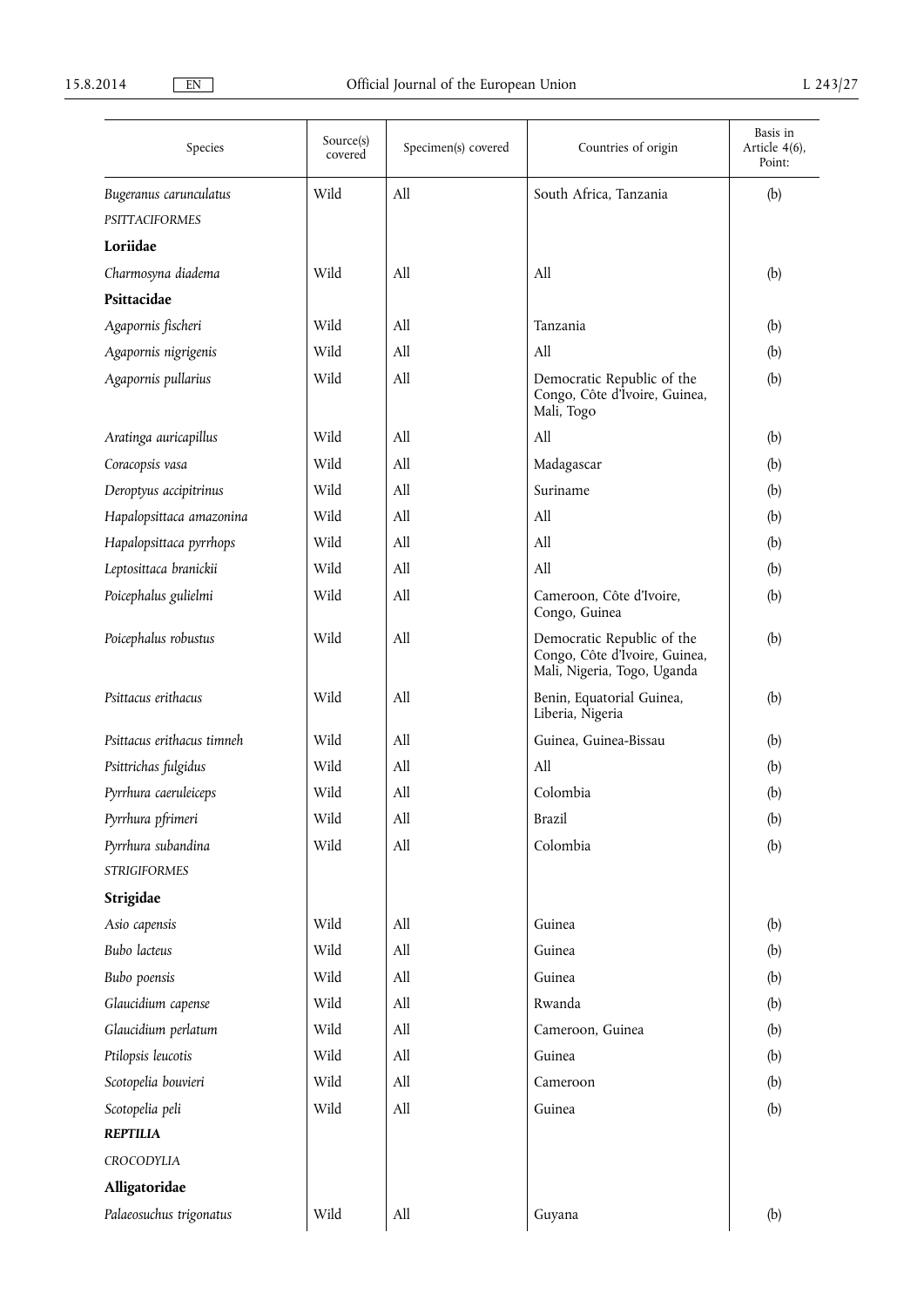| Species                 | Source(s)<br>covered | Specimen(s) covered                       | Countries of origin  | Basis in<br>Article 4(6),<br>Point: |
|-------------------------|----------------------|-------------------------------------------|----------------------|-------------------------------------|
| Crocodylidae            |                      |                                           |                      |                                     |
| Crocodylus niloticus    | Wild                 | All                                       | Madagascar           | (b)                                 |
| SAURIA                  |                      |                                           |                      |                                     |
| Agamidae                |                      |                                           |                      |                                     |
| Uromastyx dispar        | Wild                 | All                                       | Algeria, Mali, Sudan | (b)                                 |
| Uromastyx geyri         | Wild                 | All                                       | Mali, Niger          | (b)                                 |
| Chamaeleonidae          |                      |                                           |                      |                                     |
| Brookesia decaryi       | Wild                 | All                                       | Madagascar           | (b)                                 |
| Calumma ambreense       | Wild                 | All                                       | Madagascar           | (b)                                 |
| Calumma capuroni        | Wild                 | All                                       | Madagascar           | (b)                                 |
| Calumma cucullatum      | Wild                 | All                                       | Madagascar           | (b)                                 |
| Calumma furcifer        | Wild                 | All                                       | Madagascar           | (b)                                 |
| Calumma guibei          | Wild                 | All                                       | Madagascar           | (b)                                 |
| Calumma hilleniusi      | Wild                 | All                                       | Madagascar           | (b)                                 |
| Calumma linota          | Wild                 | All                                       | Madagascar           | (b)                                 |
| Calumma peyrierasi      | Wild                 | All                                       | Madagascar           | (b)                                 |
| Calumma tarzan          | Wild                 | All                                       | Madagascar           | (b)                                 |
| Calumma tsaratananense  | Wild                 | All                                       | Madagascar           | (b)                                 |
| Calumma vatosoa         | Wild                 | All                                       | Madagascar           | (b)                                 |
| Chamaeleo africanus     | Wild                 | All                                       | Niger                | (b)                                 |
| Chamaeleo gracilis      | Wild                 | All                                       | Benin, Ghana, Togo   | (b)                                 |
|                         | Ranched              | All                                       | Benin                | (b)                                 |
|                         | Ranched              | Snout to vent length<br>greater than 8 cm | Togo                 | (b)                                 |
| Chamaeleo senegalensis  | Wild                 | All                                       | Benin, Ghana, Togo   | (b)                                 |
|                         | Ranched              | Snout to vent length<br>greater than 6 cm | Benin, Togo          | (b)                                 |
| Furcifer angeli         | Wild                 | All                                       | Madagascar           | (b)                                 |
| Furcifer balteatus      | Wild                 | All                                       | Madagascar           | (b)                                 |
| Furcifer belalandaensis | Wild                 | All                                       | Madagascar           | (b)                                 |
| Furcifer labordi        | Wild                 | All                                       | Madagascar           | (b)                                 |
| Furcifer monoceras      | Wild                 | All                                       | Madagascar           | (b)                                 |
| Furcifer nicosiai       | Wild                 | All                                       | Madagascar           | (b)                                 |
| Furcifer tuzetae        | Wild                 | All                                       | Madagascar           | (b)                                 |
| Trioceros camerunensis  | Wild                 | All                                       | Cameroon             | (b)                                 |
| Trioceros deremensis    | Wild                 | $\mathop{\rm All}\nolimits$               | Tanzania             | (b)                                 |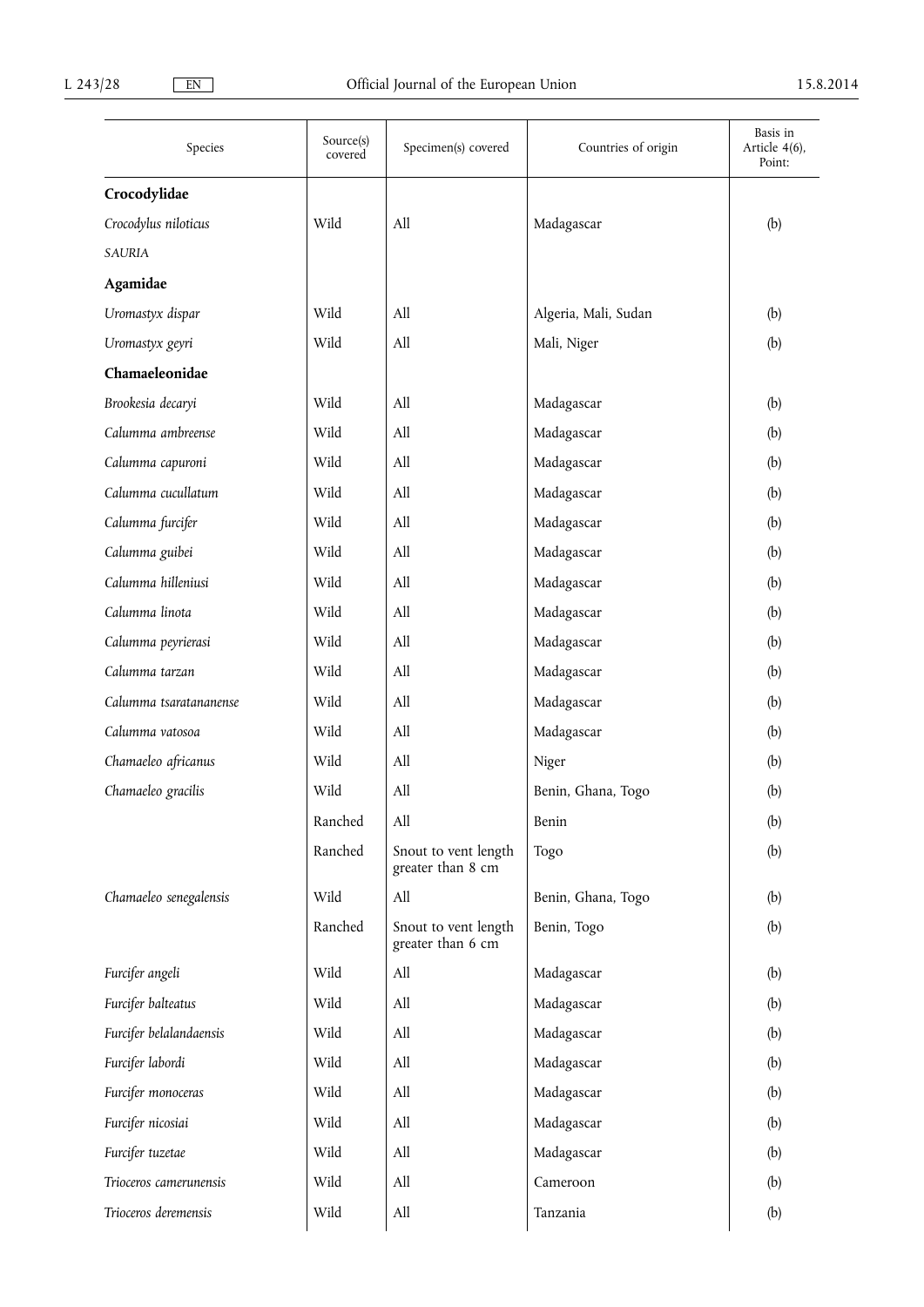| Species                 | Source(s)<br>covered | Specimen(s) covered | Countries of origin | Basis in<br>Article 4(6),<br>Point: |
|-------------------------|----------------------|---------------------|---------------------|-------------------------------------|
| Trioceros eisentrauti   | Wild                 | All                 | Cameroon            | (b)                                 |
| Trioceros feae          | Wild                 | All                 | Equatorial Guinea   | (b)                                 |
| Trioceros fuelleborni   | Wild                 | All                 | Tanzania            | (b)                                 |
| Trioceros montium       | Wild                 | All                 | Cameroon            | (b)                                 |
| Trioceros perreti       | Wild                 | All                 | Cameroon            | (b)                                 |
| Trioceros serratus      | Wild                 | All                 | Cameroon            | (b)                                 |
| Trioceros werneri       | Wild                 | All                 | Tanzania            | (b)                                 |
| Trioceros wiedersheimi  | Wild                 | All                 | Cameroon            | (b)                                 |
| Cordylidae              |                      |                     |                     |                                     |
| Cordylus mossambicus    | Wild                 | All                 | Mozambique          | (b)                                 |
| Cordylus rhodesianus    | Wild                 | All                 | Mozambique          | (b)                                 |
| Cordylus tropidosternum | Wild                 | All                 | Mozambique          | (b)                                 |
| Cordylus vittifer       | Wild                 | All                 | Mozambique          | (b)                                 |
| Gekkonidae              |                      |                     |                     |                                     |
| Phelsuma abbotti        | Wild                 | A11                 | Madagascar          | (b)                                 |
| Phelsuma antanosy       | Wild                 | All                 | Madagascar          | (b)                                 |
| Phelsuma barbouri       | Wild                 | All                 | Madagascar          | (b)                                 |
| Phelsuma berghofi       | Wild                 | All                 | Madagascar          | (b)                                 |
| Phelsuma breviceps      | Wild                 | All                 | Madagascar          | (b)                                 |
| Phelsuma comorensis     | Wild                 | All                 | Comoros             | (b)                                 |
| Phelsuma dubia          | Wild                 | All                 | Comoros, Madagascar | (b)                                 |
| Phelsuma flavigularis   | Wild                 | All                 | Madagascar          | (b)                                 |
| Phelsuma guttata        | Wild                 | All                 | Madagascar          | (b)                                 |
| Phelsuma hielscheri     | Wild                 | All                 | Madagascar          | (b)                                 |
| Phelsuma klemmeri       | Wild                 | All                 | Madagascar          | (b)                                 |
| Phelsuma laticauda      | Wild                 | All                 | Comoros             | (b)                                 |
| Phelsuma malamakibo     | Wild                 | All                 | Madagascar          | (b)                                 |
| Phelsuma masohoala      | Wild                 | All                 | Madagascar          | (b)                                 |
| Phelsuma modesta        | Wild                 | All                 | Madagascar          | (b)                                 |
| Phelsuma mutabilis      | Wild                 | All                 | Madagascar          | (b)                                 |
| Phelsuma pronki         | Wild                 | All                 | Madagascar          | (b)                                 |
| Phelsuma pusilla        | Wild                 | All                 | Madagascar          | (b)                                 |
| Phelsuma seippi         | Wild                 | All                 | Madagascar          | (b)                                 |
| Phelsuma serraticauda   | Wild                 | All                 | Madagascar          | (b)                                 |
| Phelsuma standingi      | Wild                 | All                 | Madagascar          | (b)                                 |
| Phelsuma v-nigra        | Wild                 | All                 | Comoros             | (b)                                 |
| Uroplatus ebenaui       | Wild                 | All                 | Madagascar          | (b)                                 |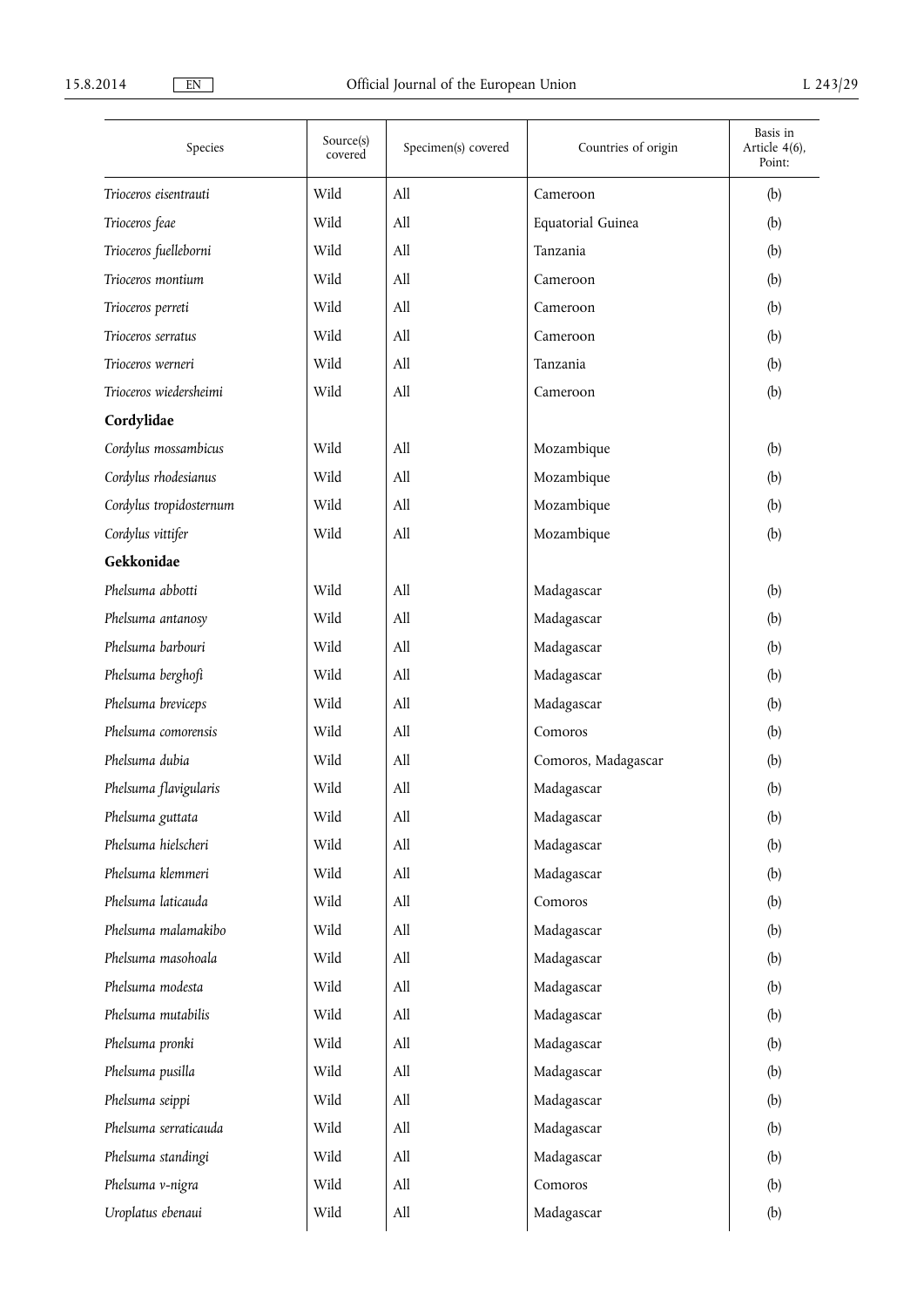| Species                                        | Source(s)<br>covered | Specimen(s) covered                | Countries of origin | Basis in<br>Article 4(6),<br>Point: |
|------------------------------------------------|----------------------|------------------------------------|---------------------|-------------------------------------|
| Uroplatus fimbriatus                           | Wild                 | All                                | Madagascar          | (b)                                 |
| Uroplatus guentheri                            | Wild                 | All                                | Madagascar          | (b)                                 |
| Uroplatus henkeli                              | Wild                 | All                                | Madagascar          | (b)                                 |
| Uroplatus lineatus                             | Wild                 | All                                | Madagascar          | (b)                                 |
| Uroplatus malama                               | Wild                 | All                                | Madagascar          | (b)                                 |
| Uroplatus phantasticus                         | Wild                 | All                                | Madagascar          | (b)                                 |
| Uroplatus pietschmanni                         | Wild                 | All                                | Madagascar          | (b)                                 |
| Uroplatus sameiti                              | Wild                 | All                                | Madagascar          | (b)                                 |
| Uroplatus sikorae                              | Wild                 | All                                | Madagascar          | (b)                                 |
| Scincidae                                      |                      |                                    |                     |                                     |
| Corucia zebrata                                | Wild                 | All                                | Solomon Islands     | (b)                                 |
| Varanidae                                      |                      |                                    |                     |                                     |
| Varanus albigularis                            | Wild                 | All                                | Tanzania            | (b)                                 |
| Varanus beccarii                               | Wild                 | All                                | Indonesia           | (b)                                 |
| Varanus dumerilii                              | Wild                 | All                                | Indonesia           | (b)                                 |
| Varanus exanthematicus                         | Wild                 | All                                | Benin, Togo         | (b)                                 |
|                                                | Ranched              | Greater than 35 cm<br>total length | Benin, Togo         | (b)                                 |
| Varanus jobiensis (synonym V.<br>karlschmidti) | Wild                 | All                                | Indonesia           | (b)                                 |
| Varanus niloticus                              | Wild                 | All                                | Benin, Togo         | (b)                                 |
|                                                | Ranched              | Greater than 35 cm<br>total length | Benin               | (b)                                 |
|                                                | Ranched              | All                                | Togo                | (b)                                 |
| Varanus ornatus                                | Wild                 | All                                | Togo                | (b)                                 |
|                                                | Ranched              | All                                | Togo                | (b)                                 |
| Varanus salvadorii                             | Wild                 | All                                | Indonesia           | (b)                                 |
| Varanus spinulosus                             | Wild                 | All                                | Solomon Islands     | (b)                                 |
| <b>SERPENTES</b>                               |                      |                                    |                     |                                     |
| <b>Boidae</b>                                  |                      |                                    |                     |                                     |
| Boa constrictor                                | Wild                 | All                                | Honduras            | (b)                                 |
| Calabaria reinhardtii                          | Wild                 | All                                | Togo                | (b)                                 |
|                                                | Ranched              | All                                | Benin, Togo         | (b)                                 |
| Candoia carinata                               | Wild                 | All                                | Indonesia           | (b)                                 |
| Elapidae                                       |                      |                                    |                     |                                     |
| Naja atra                                      | Wild                 | All                                | Laos                | (b)                                 |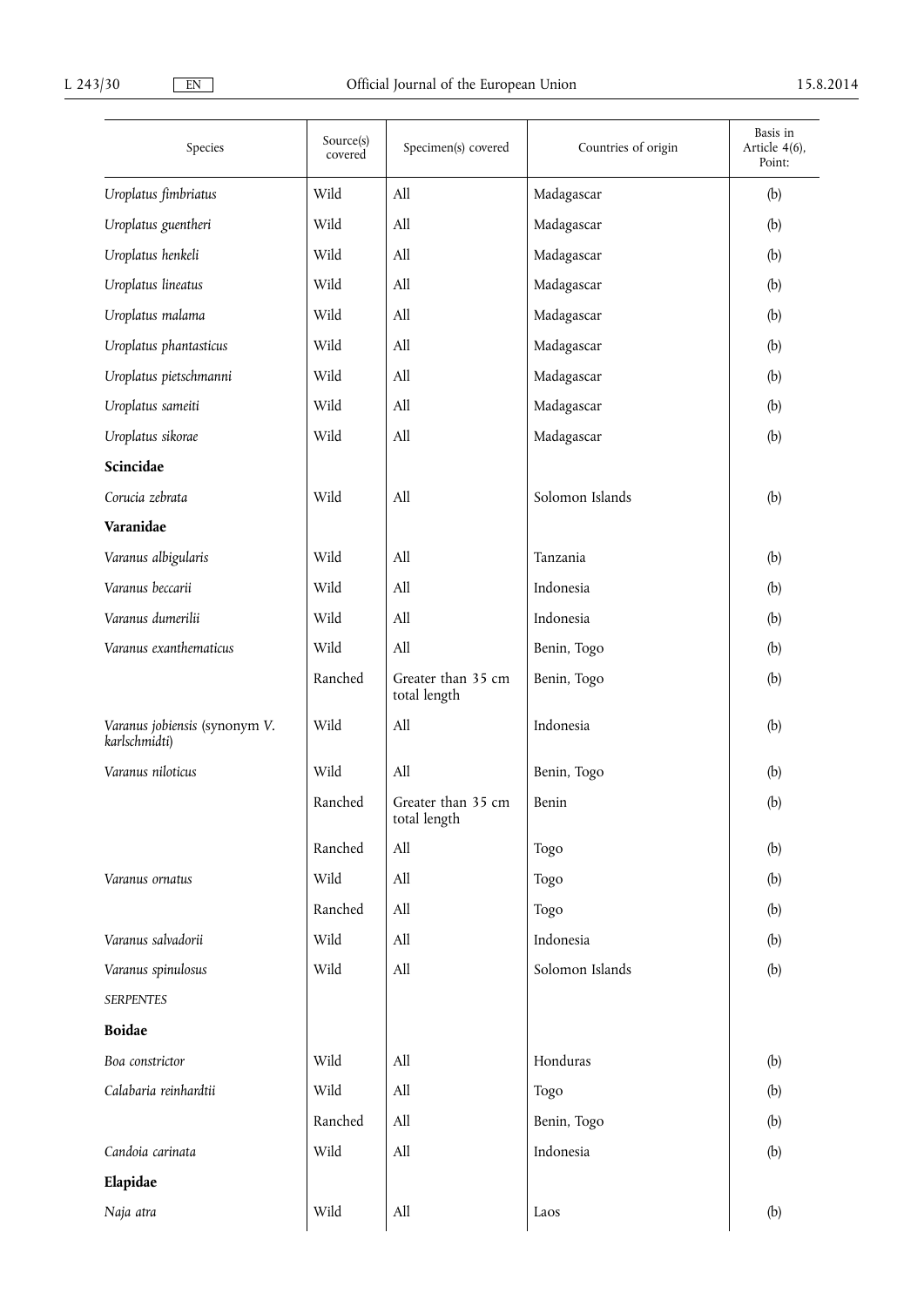| Species                       | Source(s)<br>covered | Specimen(s) covered         | Countries of origin   | Basis in<br>Article 4(6),<br>Point: |
|-------------------------------|----------------------|-----------------------------|-----------------------|-------------------------------------|
| Naja kaouthia                 | Wild                 | All                         | Laos                  | (b)                                 |
| Naja siamensis                | Wild                 | All                         | Laos                  | (b)                                 |
| Pythonidae                    |                      |                             |                       |                                     |
| Liasis fuscus                 | Wild                 | All                         | Indonesia             | (b)                                 |
| Morelia boeleni               | Wild                 | All                         | Indonesia             | (b)                                 |
| Python bivittatus             | Wild                 | All                         | China                 | (b)                                 |
| Python molurus                | Wild                 | All                         | China                 | (b)                                 |
| Python natalensis             | Ranched              | All                         | Mozambique            | (b)                                 |
| Python regius                 | Wild                 | All                         | Benin, Guinea         | (b)                                 |
| Python reticulatus            | Wild                 | All                         | Malaysia (Peninsular) | (b)                                 |
| Python sebae                  | Wild                 | All                         | Mauritania            | (b)                                 |
| <b>TESTUDINES</b>             |                      |                             |                       |                                     |
| Emydidae                      |                      |                             |                       |                                     |
| Chrysemys picta               | All                  | Live                        | All                   | (d)                                 |
| Trachemys scripta elegans     | All                  | Live                        | All                   | (d)                                 |
| Geoemydidae                   |                      |                             |                       |                                     |
| Batagur borneoensis           | Wild                 | All                         | All                   | (b)                                 |
| Cuora amboinensis             | Wild                 | All                         | Indonesia, Malaysia   | (b)                                 |
| Cuora galbinifrons            | Wild                 | All                         | China, Laos           | (b)                                 |
| Heosemys annandalii           | Wild                 | All                         | Laos                  | (b)                                 |
| Heosemys grandis              | Wild                 | All                         | Laos                  | (b)                                 |
| Heosemys spinosa              | Wild                 | All                         | Indonesia             | (b)                                 |
| Leucocephalon yuwonoi         | Wild                 | All                         | Indonesia             | (b)                                 |
| Malayemys subtrijuga          | Wild                 | All                         | Indonesia             | (b)                                 |
| Notochelys platynota          | Wild                 | All                         | Indonesia             | (b)                                 |
| Siebenrockiella crassicollis  | Wild                 | All                         | Indonesia             | (b)                                 |
| Podocnemididae                |                      |                             |                       |                                     |
| Erymnochelys madagascariensis | Wild                 | All                         | Madagascar            | (b)                                 |
| Peltocephalus dumerilianus    | Wild                 | All                         | Guyana                | (b)                                 |
| Podocnemis lewyana            | Wild                 | All                         | All                   | (b)                                 |
| Podocnemis unifilis           | Wild                 | All                         | Suriname              | (b)                                 |
| Testudinidae                  |                      |                             |                       |                                     |
| Geochelone sulcata            | Ranched              | All                         | Benin, Togo           | (b)                                 |
| Gopherus agassizii            | Wild                 | All                         | the United States     | (b)                                 |
| Gopherus berlandieri          | Wild                 | $\mathop{\rm All}\nolimits$ | All                   | (b)                                 |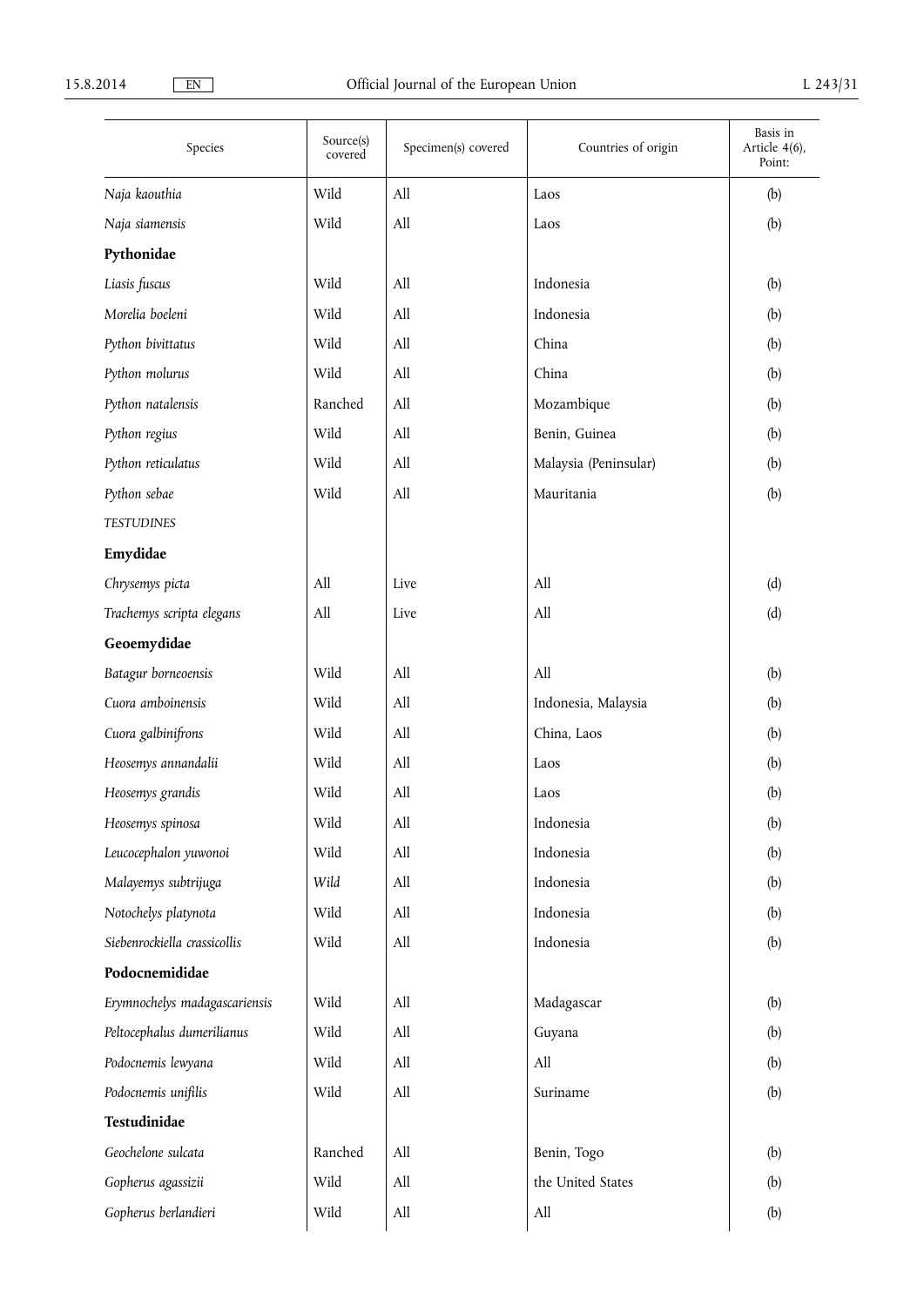| Species                   | Source(s)<br>covered | Specimen(s) covered                              | Countries of origin                                     | Basis in<br>Article 4(6),<br>Point: |
|---------------------------|----------------------|--------------------------------------------------|---------------------------------------------------------|-------------------------------------|
| Indotestudo forstenii     | Wild                 | All                                              | All                                                     | (b)                                 |
| Indotestudo travancorica  | Wild                 | All                                              | All                                                     | (b)                                 |
| Kinixys belliana          | Wild                 | All                                              | Benin, Ghana, Mozambique                                | (b)                                 |
|                           | Ranched              | Greater than 5 cm<br>straight carapace<br>length | Benin                                                   | (b)                                 |
| Kinixys erosa             | Wild                 | All                                              | Democratic Republic of the<br>Congo, Togo               | (b)                                 |
| Kinixys homeana           | Wild                 | All                                              | Benin, Ghana, Togo                                      | (b)                                 |
|                           | Ranched              | All                                              | Benin                                                   | (b)                                 |
|                           | Ranched              | Greater than 8 cm<br>straight carapace<br>length | Togo                                                    | (b)                                 |
| Kinixys spekii            | Wild                 | All                                              | Mozambique                                              | (b)                                 |
| Manouria emys             | Wild                 | All                                              | Indonesia                                               | (b)                                 |
| Manouria impressa         | Wild                 | All                                              | Vietnam                                                 | (b)                                 |
| Stigmochelys pardalis     | Wild                 | All                                              | Democratic Republic of the<br>Congo, Mozambique, Uganda | (b)                                 |
| Testudo horsfieldii       | Wild                 | All                                              | Kazakhstan                                              | (b)                                 |
| Trionychidae              |                      |                                                  |                                                         |                                     |
| Amyda cartilaginea        | Wild                 | All                                              | Indonesia                                               | (b)                                 |
| Chitra chitra             | Wild                 | All                                              | Malaysia                                                | (b)                                 |
| Pelochelys cantorii       | Wild                 | All                                              | Indonesia                                               | (b)                                 |
| <b>AMPHIBIA</b>           |                      |                                                  |                                                         |                                     |
| <b>ANURA</b>              |                      |                                                  |                                                         |                                     |
| Conrauidae                |                      |                                                  |                                                         |                                     |
| Conraua goliath           | Wild                 | All                                              | Cameroon                                                | (b)                                 |
| Dendrobatidae             |                      |                                                  |                                                         |                                     |
| Hyloxalus azureiventris   | Wild                 | All                                              | Peru                                                    | (b)                                 |
| Ranitomeya variabilis     | Wild                 | All                                              | Peru                                                    | (b)                                 |
| Ranitomeya ventrimaculata | Wild                 | All                                              | Peru                                                    | (b)                                 |
| Mantellidae               |                      |                                                  |                                                         |                                     |
| Mantella aurantiaca       | Wild                 | All                                              | Madagascar                                              | (b)                                 |
| Mantella bernhardi        | Wild                 | All                                              | Madagascar                                              | (b)                                 |
| Mantella cowani           | Wild                 | All                                              | Madagascar                                              | (b)                                 |
| Mantella crocea           | Wild                 | All                                              | Madagascar                                              | (b)                                 |
| Mantella expectata        | Wild                 | All                                              | Madagascar                                              | (b)                                 |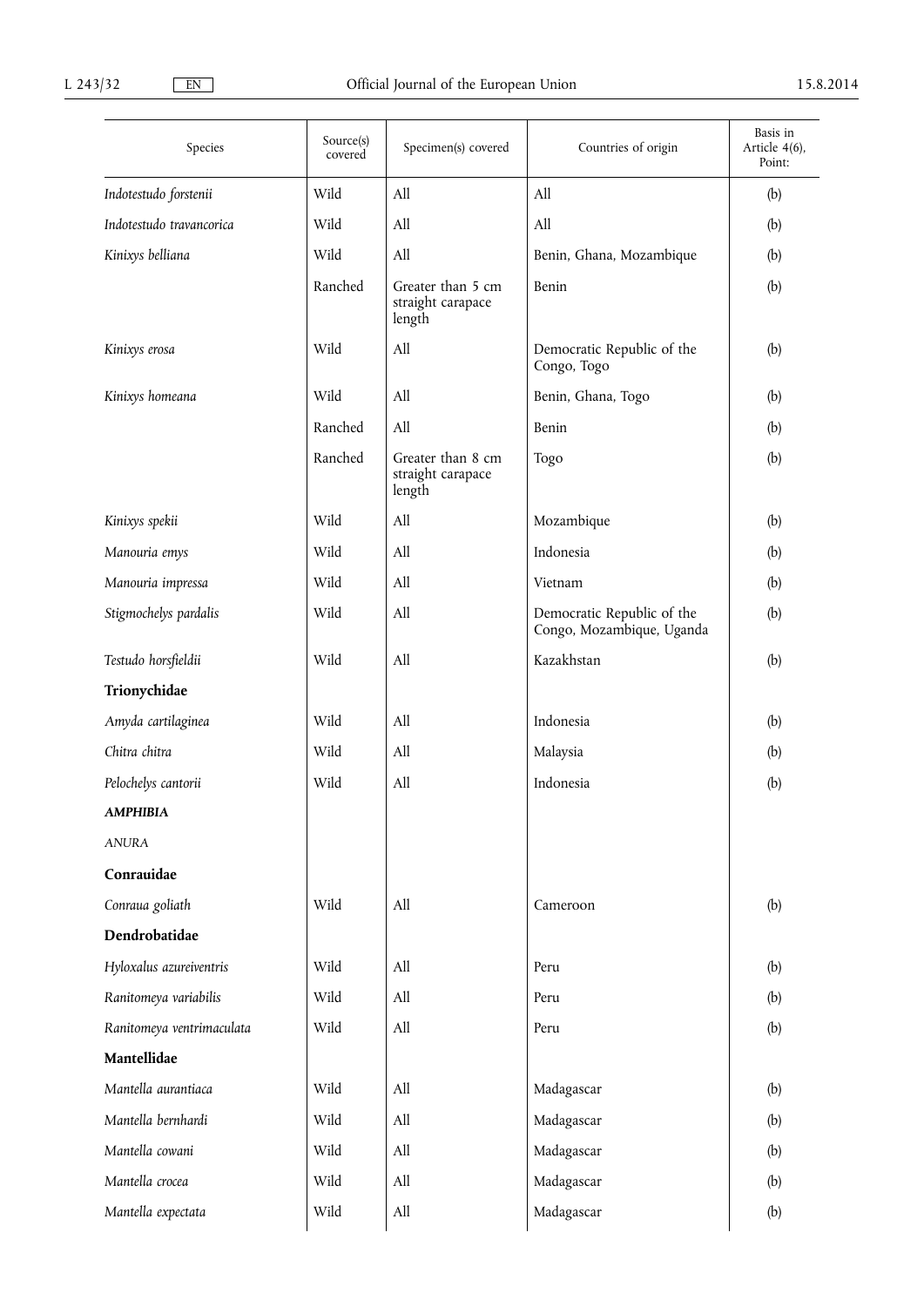| Species                                                    | Source(s)<br>covered | Specimen(s) covered         | Countries of origin       | Basis in<br>Article 4(6),<br>Point: |
|------------------------------------------------------------|----------------------|-----------------------------|---------------------------|-------------------------------------|
| Mantella milotympanum (syn. M.<br>aurantiaca milotympanum) | Wild                 | $\mathop{\rm All}\nolimits$ | Madagascar                | (b)                                 |
| Mantella pulchra                                           | Wild                 | All                         | Madagascar                | (b)                                 |
| Mantella viridis                                           | Wild                 | All                         | Madagascar                | (b)                                 |
| Microhylidae                                               |                      |                             |                           |                                     |
| Scaphiophryne gottlebei                                    | Wild                 | All                         | Madagascar                | (b)                                 |
| Ranidae                                                    |                      |                             |                           |                                     |
| Lithobates catesbeianus                                    | All                  | Live                        | All                       | (d)                                 |
| <b>ACTINOPTERYGII</b>                                      |                      |                             |                           |                                     |
| PERCIFORMES                                                |                      |                             |                           |                                     |
| Labridae                                                   |                      |                             |                           |                                     |
| Cheilinus undulatus                                        | Wild                 | All                         | Indonesia                 | (b)                                 |
| SYNGNATHIFORMES                                            |                      |                             |                           |                                     |
| Syngnathidae                                               |                      |                             |                           |                                     |
| Hippocampus barbouri                                       | Wild                 | All                         | Indonesia                 | (b)                                 |
| Hippocampus comes                                          | Wild                 | All                         | Indonesia                 | (b)                                 |
| Hippocampus erectus                                        | Wild                 | All                         | <b>Brazil</b>             | (b)                                 |
| Hippocampus histrix                                        | Wild                 | All                         | Indonesia                 | (b)                                 |
| Hippocampus kelloggi                                       | Wild                 | All                         | Indonesia                 | (b)                                 |
| Hippocampus kuda                                           | Wild                 | All                         | China, Indonesia, Vietnam | (b)                                 |
| Hippocampus spinosissimus                                  | Wild                 | All                         | Indonesia                 | (b)                                 |
| <b>ARTHROPODA</b>                                          |                      |                             |                           |                                     |
| <b>ARACHNIDA</b>                                           |                      |                             |                           |                                     |
| <b>SCORPIONES</b>                                          |                      |                             |                           |                                     |
| Scorpionidae                                               |                      |                             |                           |                                     |
| Pandinus imperator                                         | Wild                 | All                         | Benin, Ghana, Togo        | (b)                                 |
|                                                            | Ranched              | All                         | Benin, Togo               | (b)                                 |
| <b>INSECTA</b>                                             |                      |                             |                           |                                     |
| <b>LEPIDOPTERA</b>                                         |                      |                             |                           |                                     |
| Papilionidae                                               |                      |                             |                           |                                     |
| Ornithoptera croesus                                       | Wild                 | All                         | Indonesia                 | (b)                                 |
| Ornithoptera victoriae                                     | Wild                 | $\mathop{\rm All}\nolimits$ | Solomon Islands           | (b)                                 |
|                                                            | Ranched              | All                         | Solomon Islands           | (b)                                 |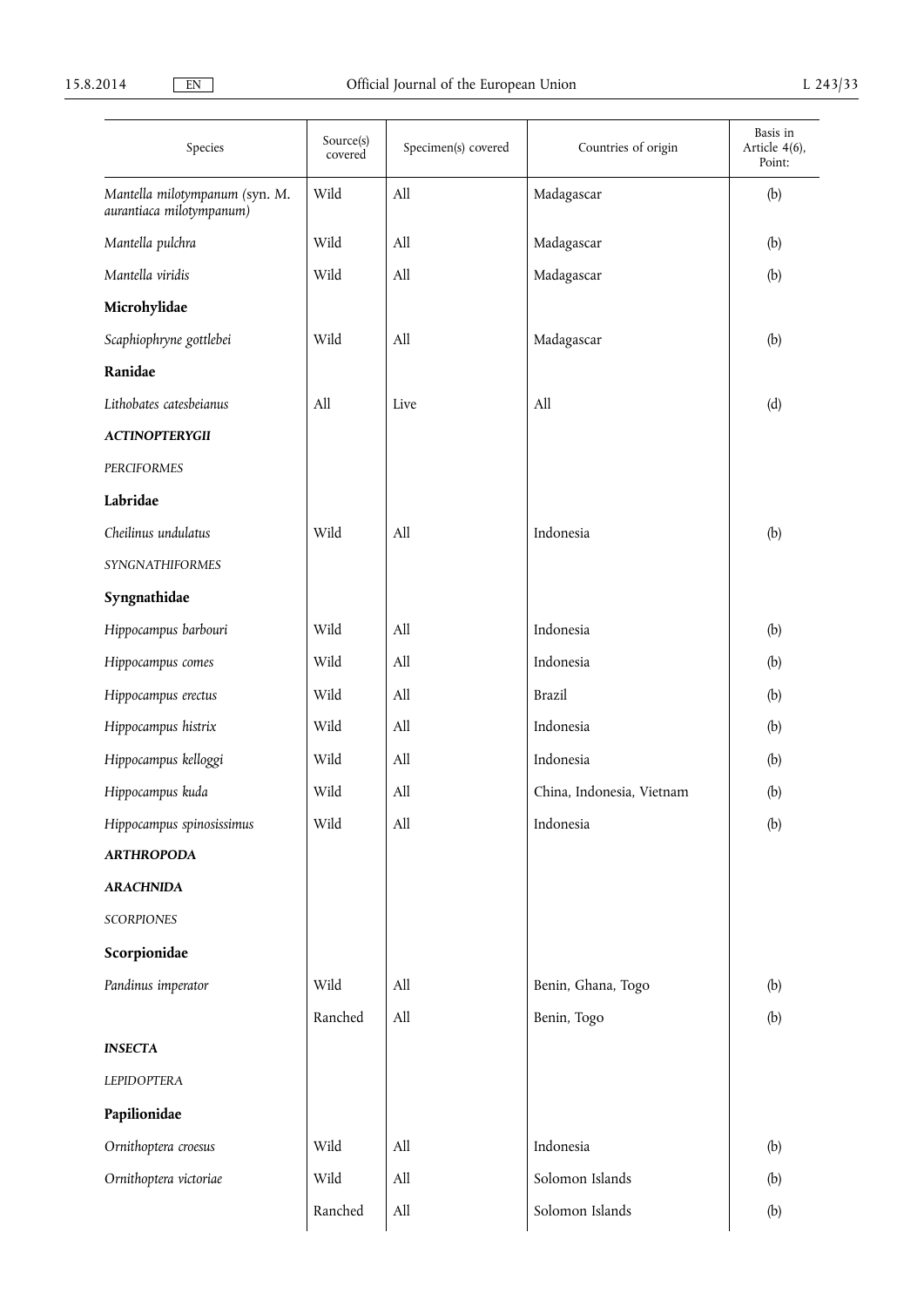| Species                | Source(s)<br>covered | Specimen(s) covered                                                            | Countries of origin                                                                                                             | Basis in<br>Article 4(6),<br>Point: |
|------------------------|----------------------|--------------------------------------------------------------------------------|---------------------------------------------------------------------------------------------------------------------------------|-------------------------------------|
| <b>MOLLUSCA</b>        |                      |                                                                                |                                                                                                                                 |                                     |
| <b>BIVALVIA</b>        |                      |                                                                                |                                                                                                                                 |                                     |
| <b>VENEROIDA</b>       |                      |                                                                                |                                                                                                                                 |                                     |
| Tridacnidae            |                      |                                                                                |                                                                                                                                 |                                     |
| Hippopus hippopus      | Wild                 | All                                                                            | New Caledonia, Tonga,<br>Vanuatu, Vietnam                                                                                       | (b)                                 |
| Tridacna crocea        | Wild                 | All                                                                            | Cambodia, Fiji, Solomon<br>Islands, Tonga, Vanuatu,<br>Vietnam                                                                  | (b)                                 |
| Tridacna derasa        | Wild                 | All                                                                            | Fiji, New Caledonia, Philippines,<br>Palau, Solomon Islands, Tonga,<br>Vanuatu, Vietnam                                         | (b)                                 |
| Tridacna gigas         | Wild                 | All                                                                            | Marshall Islands, Solomon<br>Islands, Tonga, Vietnam                                                                            | (b)                                 |
| Tridacna maxima        | Wild                 | All                                                                            | Cambodia, Fiji, Marshall<br>Islands, Micronesia, Mozam-<br>bique, New Caledonia,<br>Solomon Islands, Tonga,<br>Vanuatu, Vietnam | (b)                                 |
| Tridacna rosewateri    | Wild                 | All                                                                            | Mozambique                                                                                                                      | (b)                                 |
| Tridacna squamosa      | Wild                 | All                                                                            | Cambodia, Fiji, Mozambique,<br>New Caledonia, Solomon<br>Islands, Tonga, Vanuatu,<br>Vietnam                                    | (b)                                 |
| Tridacna tevoroa       | Wild                 | All                                                                            | Tonga                                                                                                                           | (b)                                 |
| <b>GASTROPODA</b>      |                      |                                                                                |                                                                                                                                 |                                     |
| MESOGASTROPODA         |                      |                                                                                |                                                                                                                                 |                                     |
| Strombidae             |                      |                                                                                |                                                                                                                                 |                                     |
| Strombus gigas         | Wild                 | All                                                                            | Grenada, Haiti                                                                                                                  | (b)                                 |
| <b>CNIDARIA</b>        |                      |                                                                                |                                                                                                                                 |                                     |
| <b>ANTHOZOA</b>        |                      |                                                                                |                                                                                                                                 |                                     |
| HELIOPORACEA           |                      |                                                                                |                                                                                                                                 |                                     |
| Helioporidae           |                      |                                                                                |                                                                                                                                 |                                     |
| Heliopora coerulea     | Wild                 | All                                                                            | Solomon Islands                                                                                                                 | (b)                                 |
| <b>SCLERACTINIA</b>    |                      |                                                                                |                                                                                                                                 |                                     |
| Scleractinia spp.      | Wild                 | All                                                                            | Ghana                                                                                                                           | (b)                                 |
| Agariciidae            |                      |                                                                                |                                                                                                                                 |                                     |
| Agaricia agaricites    | Wild                 | All                                                                            | Haiti                                                                                                                           | (b)                                 |
| Caryophylliidae        |                      |                                                                                |                                                                                                                                 |                                     |
| Catalaphyllia jardinei | Wild                 | All except maricul-<br>tured specimens<br>attached to artificial<br>substrates | Indonesia                                                                                                                       | (b)                                 |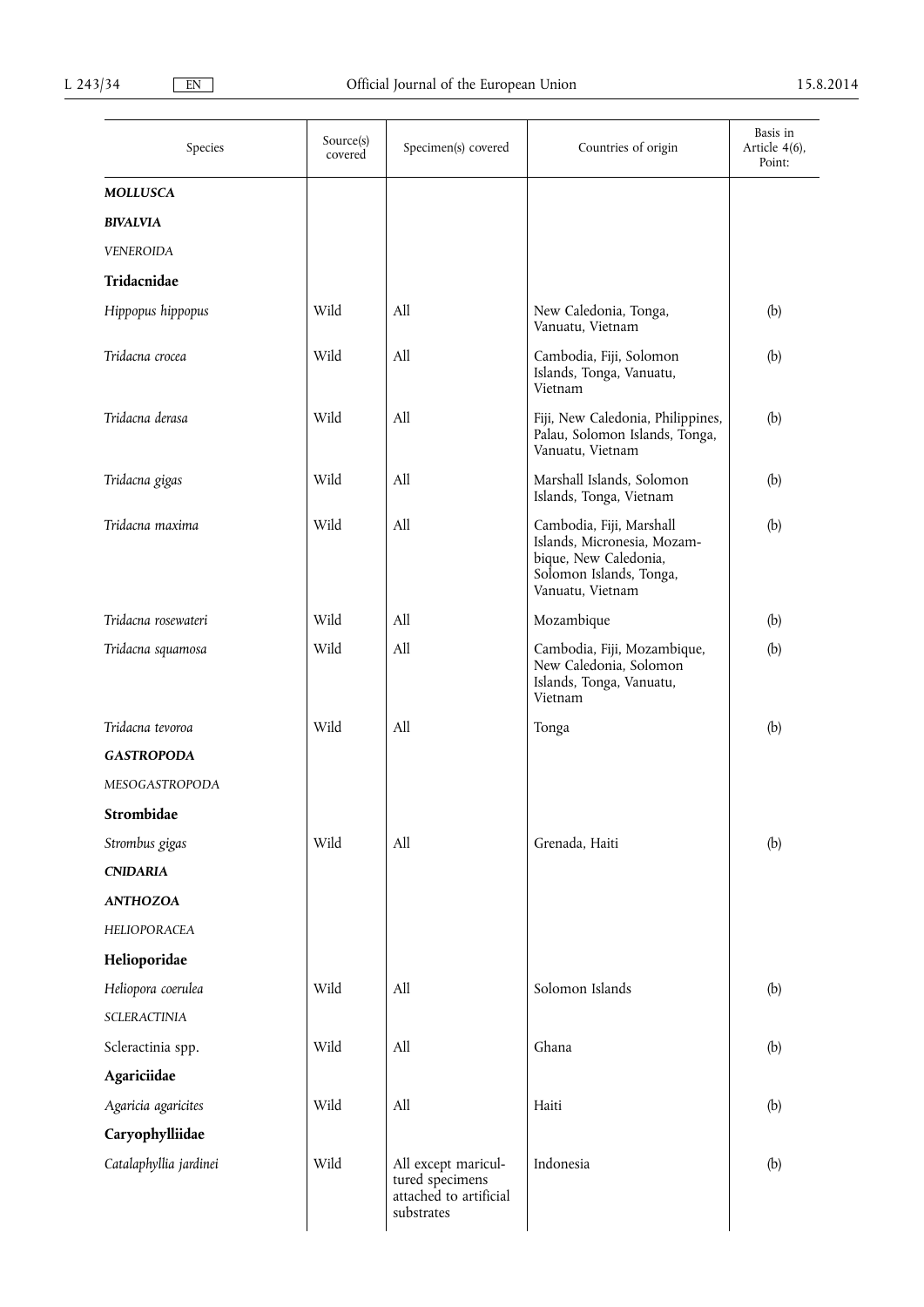| Species                  | Source(s)<br>covered | Specimen(s) covered                                                            | Countries of origin | Basis in<br>Article 4(6),<br>Point: |
|--------------------------|----------------------|--------------------------------------------------------------------------------|---------------------|-------------------------------------|
| Catalaphyllia jardinei   | Wild                 | All                                                                            | Solomon Islands     | (b)                                 |
| Euphyllia cristata       | Wild                 | All except maricul-<br>tured specimens<br>attached to artificial<br>substrates | Indonesia           | (b)                                 |
| Euphyllia divisa         | Wild                 | All except maricul-<br>tured specimens<br>attached to artificial<br>substrates | Indonesia           | (b)                                 |
| Euphyllia fimbriata      | Wild                 | All except maricul-<br>tured specimens<br>attached to artificial<br>substrates | Indonesia           | (b)                                 |
| Euphyllia paraancora     | Wild                 | All except maricul-<br>tured specimens<br>attached to artificial<br>substrates | Indonesia           | (b)                                 |
| Euphyllia paradivisa     | Wild                 | All except maricul-<br>tured specimens<br>attached to artificial<br>substrates | Indonesia           | (b)                                 |
| Euphyllia yaeyamaensis   | Wild                 | All except maricul-<br>tured specimens<br>attached to artificial<br>substrates | Indonesia           | (b)                                 |
| Plerogyra spp.           | Wild                 | All except maricul-<br>tured specimens<br>attached to artificial<br>substrates | Indonesia           | (b)                                 |
| Dendrophylliidae         |                      |                                                                                |                     |                                     |
| Eguchipsammia fistula    | Wild                 | All                                                                            | Indonesia           | (b)                                 |
| Faviidae                 |                      |                                                                                |                     |                                     |
| Favites halicora         | Wild                 | All                                                                            | Tonga               | (b)                                 |
| Platygyra sinensis       | Wild                 | All                                                                            | Tonga               | (b)                                 |
| Fungiidae                |                      |                                                                                |                     |                                     |
| Heliofungia actiniformis | Wild                 | All                                                                            | Indonesia           | (b)                                 |
| Merulinidae              |                      |                                                                                |                     |                                     |
| Hydnophora microconos    | Wild                 | All except maricul-<br>tured specimens<br>attached to artificial<br>substrates | Indonesia           | (b)                                 |
| Mussidae                 |                      |                                                                                |                     |                                     |
| Acanthastrea hemprichii  | Wild                 | All                                                                            | Tonga               | (b)                                 |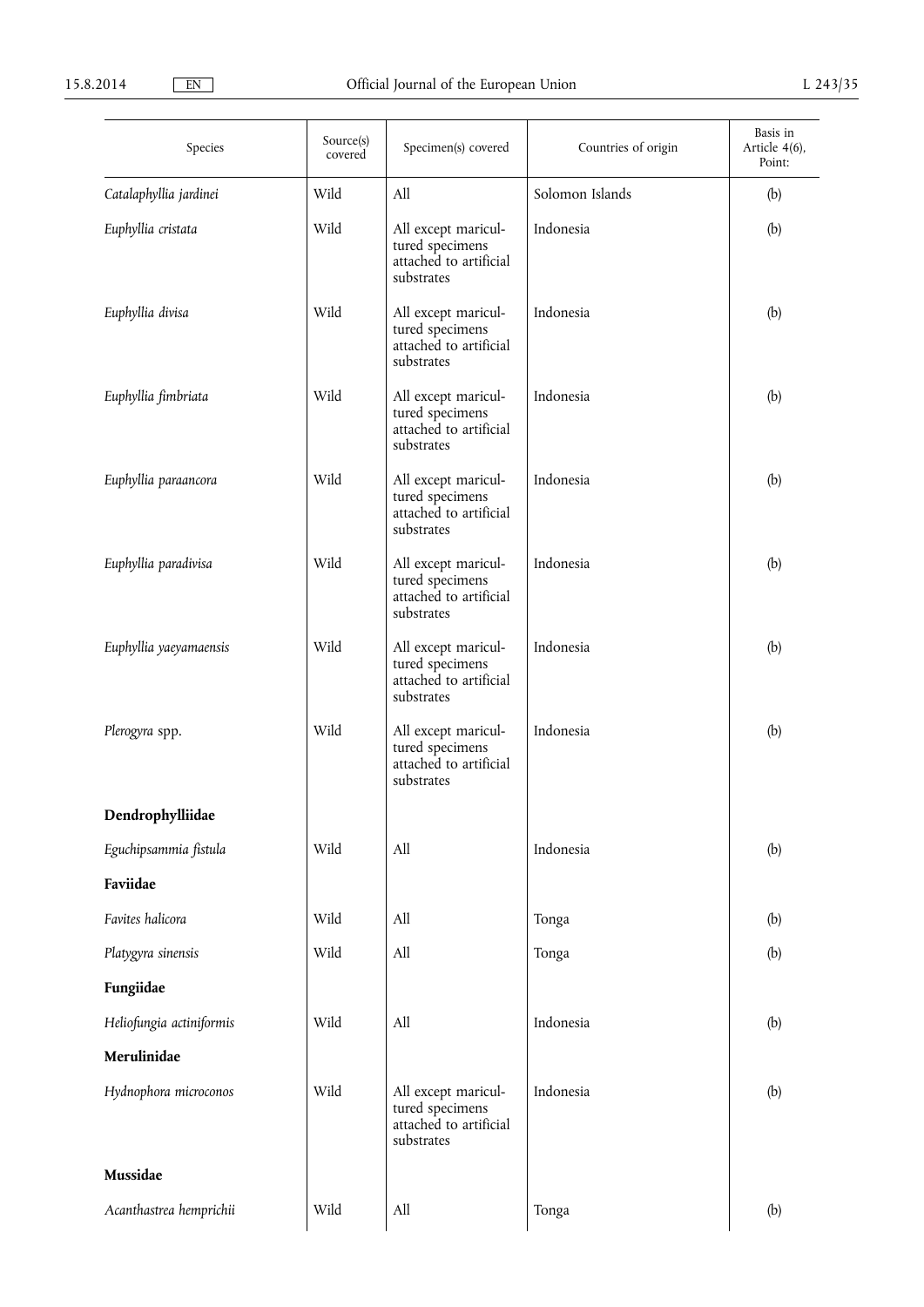| Species                  | Source(s)<br>covered | Specimen(s) covered                                                            | Countries of origin                               | Basis in<br>Article 4(6),<br>Point: |
|--------------------------|----------------------|--------------------------------------------------------------------------------|---------------------------------------------------|-------------------------------------|
| Blastomussa spp.         | Wild                 | All except maricul-<br>tured specimens<br>attached to artificial<br>substrates | Indonesia                                         | (b)                                 |
| Cynarina lacrymalis      | Wild                 | All except maricul-<br>tured specimens<br>attached to artificial<br>substrates | Indonesia                                         | (b)                                 |
| Scolymia vitiensis       | Wild                 | All                                                                            | Tonga                                             | (b)                                 |
| Scolymia vitiensis       | Wild                 | All except maricul-<br>tured specimens<br>attached to artificial<br>substrates | Indonesia                                         | (b)                                 |
| Pocilloporidae           |                      |                                                                                |                                                   |                                     |
| Seriatopora stellata     | Wild                 | All                                                                            | Indonesia                                         | (b)                                 |
| Trachyphylliidae         |                      |                                                                                |                                                   |                                     |
| Trachyphyllia geoffroyi  | Wild                 | All                                                                            | Fiji                                              | (b)                                 |
| Trachyphyllia geoffroyi  | Wild                 | All except maricul-<br>tured specimens<br>attached to artificial<br>substrates | Indonesia                                         | (b)                                 |
| <b>FLORA</b>             |                      |                                                                                |                                                   |                                     |
| Amaryllidaceae           |                      |                                                                                |                                                   |                                     |
| Galanthus nivalis        | Wild                 | All                                                                            | Bosnia and Herzegovina, Swit-<br>zerland, Ukraine | (b)                                 |
| Apocynaceae              |                      |                                                                                |                                                   |                                     |
| Pachypodium inopinatum   | Wild                 | All                                                                            | Madagascar                                        | (b)                                 |
| Pachypodium rosulatum    | Wild                 | All                                                                            | Madagascar                                        | (b)                                 |
| Pachypodium sofiense     | Wild                 | All                                                                            | Madagascar                                        | (b)                                 |
| Cycadaceae               |                      |                                                                                |                                                   |                                     |
| Cycadaceae spp.          | Wild                 | All                                                                            | Mozambique                                        | (b)                                 |
| Euphorbiaceae            |                      |                                                                                |                                                   |                                     |
| Euphorbia ankarensis     | Wild                 | $\mathop{\mathrm{All}}\nolimits$                                               | Madagascar                                        | (b)                                 |
| Euphorbia banae          | Wild                 | All                                                                            | Madagascar                                        | (b)                                 |
| Euphorbia berorohae      | Wild                 | All                                                                            | Madagascar                                        | (b)                                 |
| Euphorbia bongolavensis  | Wild                 | $\mathop{\mathrm{All}}\nolimits$                                               | Madagascar                                        | (b)                                 |
| Euphorbia bulbispina     | Wild                 | All                                                                            | Madagascar                                        | (b)                                 |
| Euphorbia duranii        | Wild                 | All                                                                            | Madagascar                                        | (b)                                 |
| Euphorbia fianarantsoae  | Wild                 | All                                                                            | Madagascar                                        | (b)                                 |
| Euphorbia guillauminiana | Wild                 | All                                                                            | Madagascar                                        | (b)                                 |
| Euphorbia iharanae       | Wild                 | All                                                                            | Madagascar                                        | (b)                                 |
| Euphorbia kondoi         | Wild                 | All                                                                            | Madagascar                                        | (b)                                 |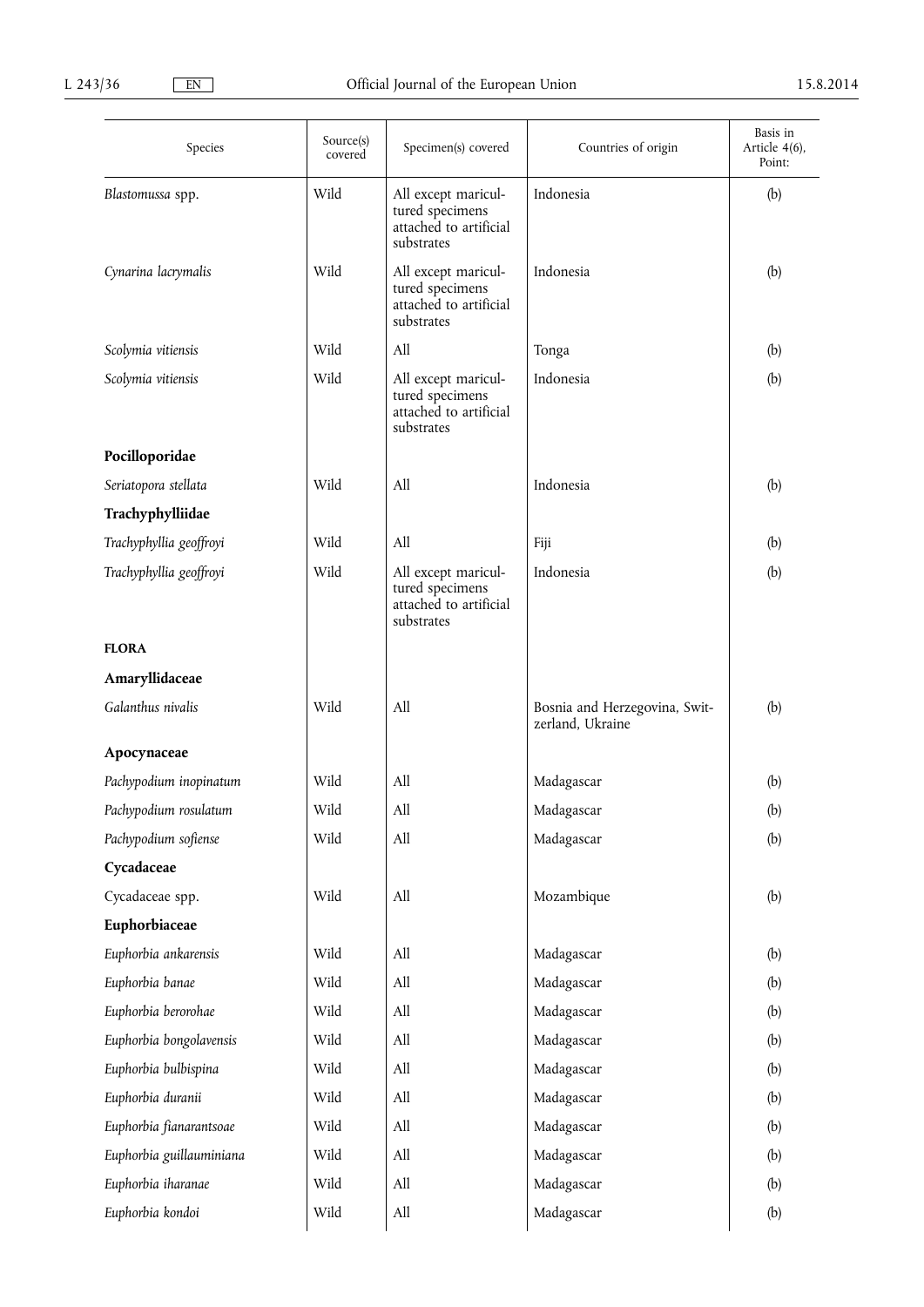| Species                      | Source(s)<br>covered | Specimen(s) covered              | Countries of origin                       | Basis in<br>Article 4(6),<br>Point: |
|------------------------------|----------------------|----------------------------------|-------------------------------------------|-------------------------------------|
| Euphorbia labatii            | Wild                 | All                              | Madagascar                                | (b)                                 |
| Euphorbia lophogona          | Wild                 | All                              | Madagascar                                | (b)                                 |
| Euphorbia millotii           | Wild                 | All                              | Madagascar                                | (b)                                 |
| Euphorbia neohumbertii       | Wild                 | All                              | Madagascar                                | (b)                                 |
| Euphorbia pachypodioides     | Wild                 | All                              | Madagascar                                | (b)                                 |
| Euphorbia razafindratsirae   | Wild                 | All                              | Madagascar                                | (b)                                 |
| Euphorbia suzannae-marnierae | Wild                 | All                              | Madagascar                                | (b)                                 |
| Euphorbia waringiae          | Wild                 | All                              | Madagascar                                | (b)                                 |
| Orchidaceae                  |                      |                                  |                                           |                                     |
| Anacamptis pyramidalis       | Wild                 | All                              | Turkey                                    | (b)                                 |
| Barlia robertiana            | Wild                 | All                              | Turkey                                    | (b)                                 |
| Cypripedium japonicum        | Wild                 | All                              | China, North Korea, Japan,<br>South Korea | (b)                                 |
| Cypripedium macranthos       | Wild                 | All                              | South Korea, Russia                       | (b)                                 |
| Cypripedium margaritaceum    | Wild                 | All                              | China                                     | (b)                                 |
| Cypripedium micranthum       | Wild                 | All                              | China                                     | (b)                                 |
| Dactylorhiza romana          | Wild                 | All                              | Turkey                                    | (b)                                 |
| Dendrobium bellatulum        | Wild                 | All                              | Vietnam                                   | (b)                                 |
| Dendrobium nobile            | Wild                 | All                              | Laos                                      | (b)                                 |
| Dendrobium wardianum         | Wild                 | All                              | Vietnam                                   | (b)                                 |
| Myrmecophila tibicinis       | Wild                 | All                              | Belize                                    | (b)                                 |
| Ophrys holoserica            | Wild                 | $\mathop{\rm All}\nolimits$      | Turkey                                    | (b)                                 |
| Ophrys pallida               | Wild                 | $\mathop{\rm All}\nolimits$      | Algeria                                   | (b)                                 |
| Ophrys tenthredinifera       | Wild                 | $\mathop{\rm All}\nolimits$      | Turkey                                    | (b)                                 |
| Ophrys umbilicata            | Wild                 | $\mathop{\rm All}\nolimits$      | Turkey                                    | (b)                                 |
| Orchis coriophora            | Wild                 | $\mathop{\mathrm{All}}\nolimits$ | Russia,                                   | (b)                                 |
| Orchis italica               | Wild                 | $\mathop{\rm All}\nolimits$      | Turkey                                    | (b)                                 |
| Orchis mascula               | Wild/<br>Ranched     | All                              | Albania                                   | (b)                                 |
| Orchis morio                 | Wild                 | All                              | Turkey                                    | (b)                                 |
| Orchis pallens               | Wild                 | $\mathop{\mathrm{All}}\nolimits$ | Russia                                    | (b)                                 |
| Orchis punctulata            | Wild                 | $\mathop{\rm All}\nolimits$      | Turkey                                    | (b)                                 |
| Orchis purpurea              | Wild                 | $\mathop{\mathrm{All}}\nolimits$ | Turkey                                    | (b)                                 |